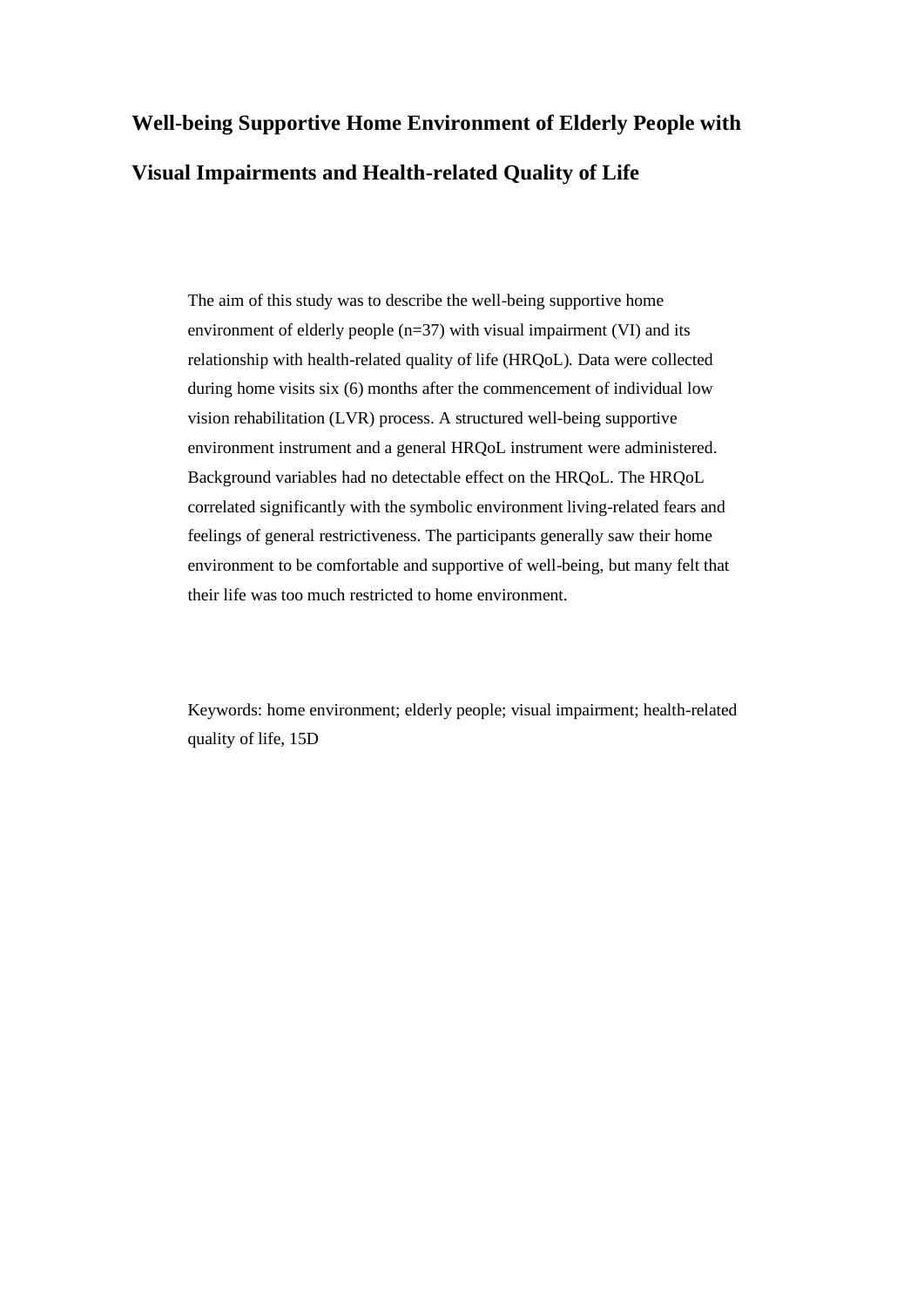#### **Introduction**

- The  $21<sup>st</sup>$  century will have a silver lining as it will be defined by global aging (International Federation on Aging [IFA]); one fifth of the population of Europe was aged 65 or above in 2017 (Eurostat, 2018). Consequently, policies, actions, strategies and projects designed to promote healthy, independent, and active aging are being implemented (Positive Aging, 2016; PRO HEALTH 65+; United Nations Economic Commission for Europe [UNECE], 2012; World Health Organization [WHO], 2012, 2015) to address the new challenges that aging populations present to existing health and welfare systems (Rechel et al., 2013). Aging well at home and in community settings is a major theme in European Aging Research (Futurage, 2011), and the creation of more agefriendly and well-being supportive environments has become a key objective for various social actors (WHO, 2018). According to Nygren et al. (2007), very old European people living alone in urban areas share a common home experience despite cultural differences and individual variability.
- The subjective well-being of elderly people warrants attention because it may play a protective role and help maintain health and quality of life while aging (Steptoe et al., 2015). To achieve the objective that elderly people should "age in place", it is necessary to recognise that environmental characteristics strongly affect perceived quality of life (QoL) in old age (Schorr and Khalaila, 2018). In particular, it is essential to recognize the home as an environment in which healthcare is designed and provided (Barry et al., 2018). A person's environment has an enormous impact on how and to what extent they experience disability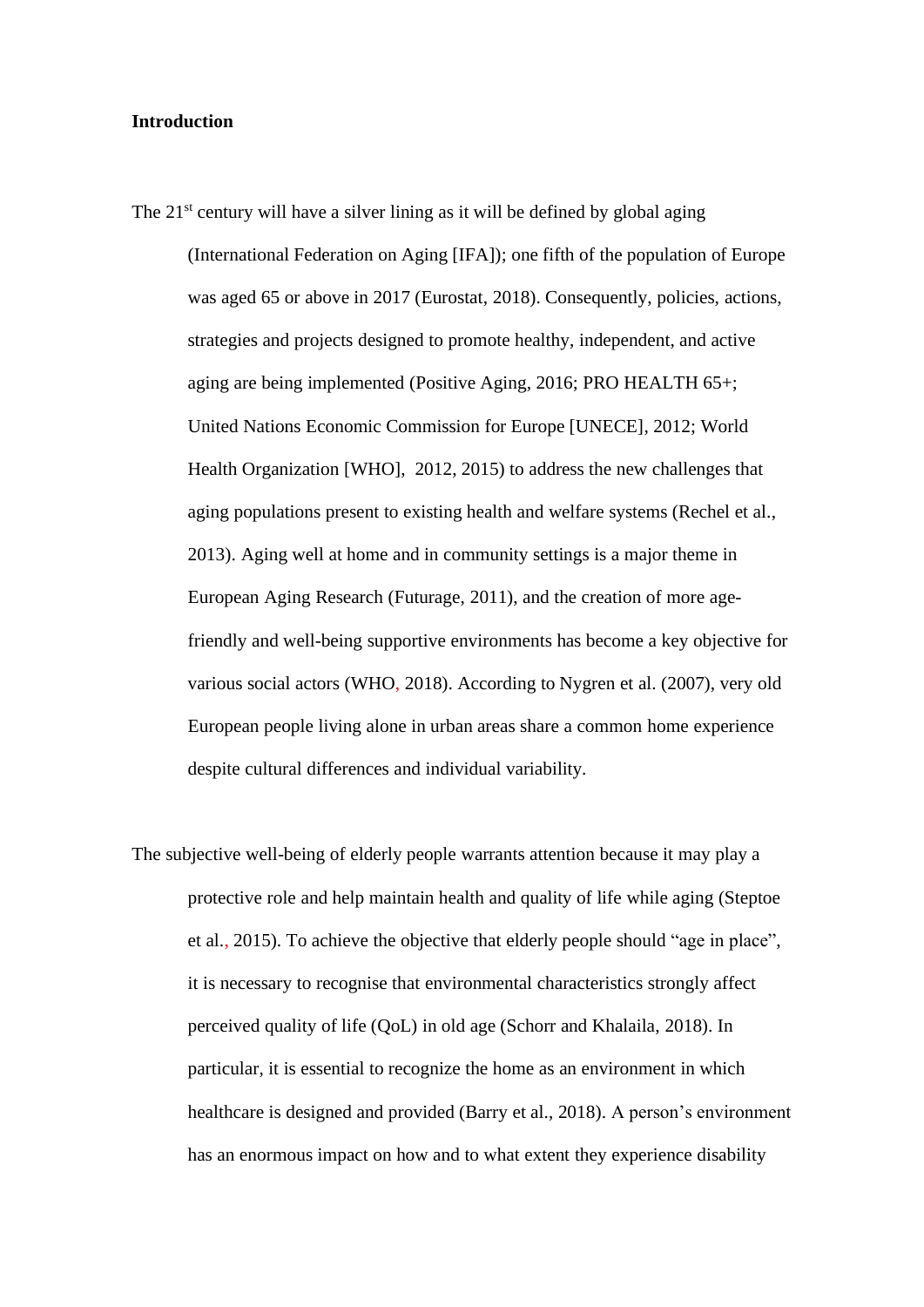(WHO, 2011). Good-quality environments (including home and neighbourhood environments) support active and healthy aging. In this context, a good quality environment is one with good pavements, cycling paths, public transportation, and safe crossings as well as readily accessible nearby primary healthcare centres, shops, libraries, and green spaces (Rechel et al., 2013). Accessible habitation increases the perceived usefulness and meaningfulness of homes while reducing dependence on external help with routines and everyday activities related to housing (Nygren et al., 2007). Previous studies have shown that easy access to services and sites in the living area has a positive effect on quality of life (QoL) in old age, and the same is true for the ability to get around (Schorr & Khalaila, 2018; LaGrow et al., 2011).

- Healthy life years have increased over the last few decades, but mild disability has also become more common (Rechel et al., 2013). Visual and hearing impairment are the two leading causes of old-age disability (WHO 2011). Vision loss is not an inevitable part of aging and many avoid vision problems (IFA). Nevertheless, the incidence of chronic eye diseases increases with age. The global population is aging and these problems are increasing concurrently (WHO, 2013). It is estimated that there are 253 million visually impaired (VI) people in the world today, and most of them are over 50 years of age (WHO, 2013; Bourne et al., 2017).
- The definition of visual impairment (VI) includes both moderate and severe visual impairment as well as blindness (WHO, 2012). WHO categories of VI are based on the best corrected visual acuity (BCVA) of the better eye, and the visual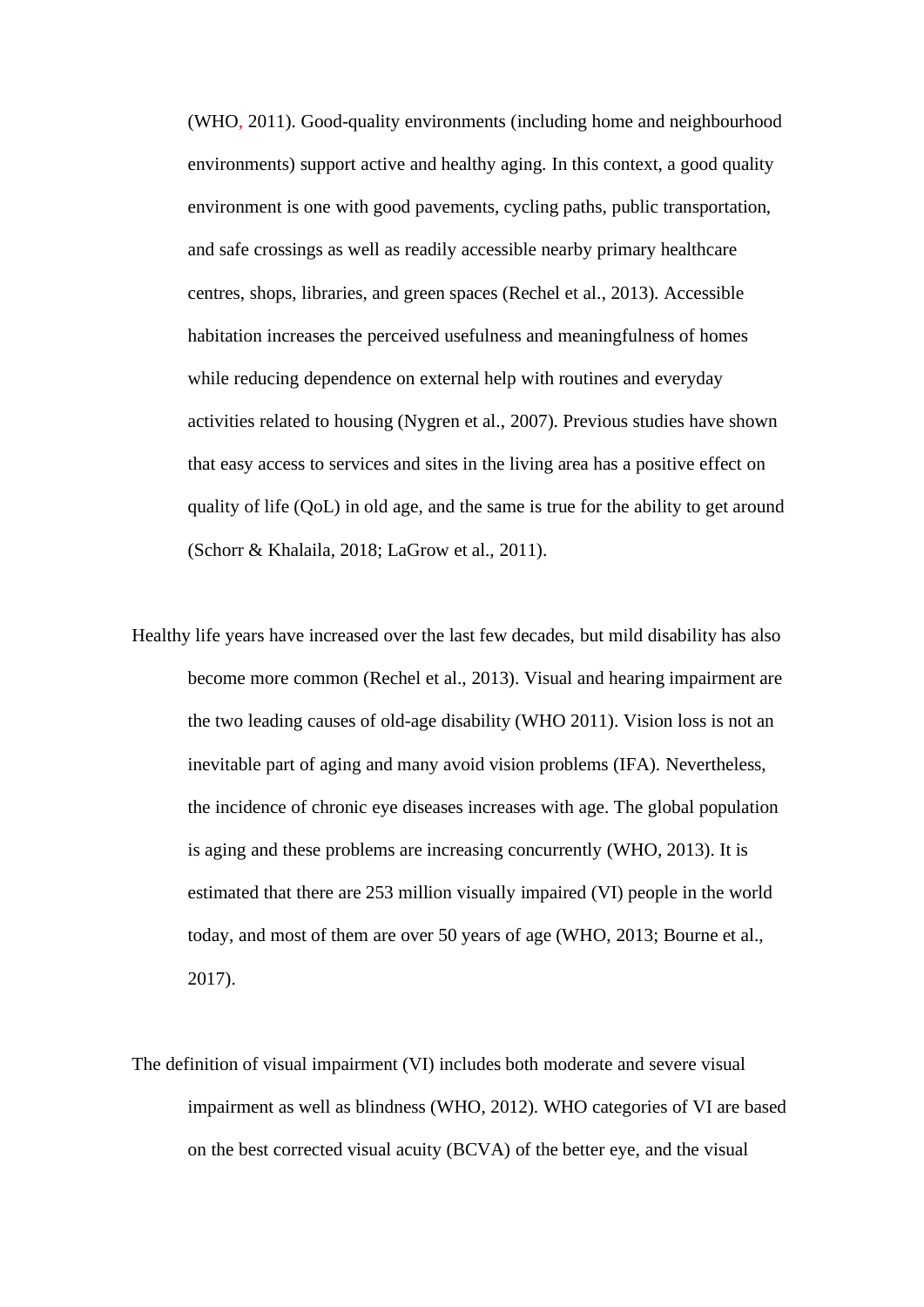field. Categories 1-2 represent moderate and severe VI, while categories 3-5 represent blindness. WHO category 1 includes individuals with BCVA below 0.3 or 6/18 but at least 0.1or 6/60. Category 2 includes individuals with BCVA below 0.1 or 6/60, but at least 0.05 or 3/60. WHO category 3 (deep visual impairment) includes individuals with BCVA below 0.05 or 3/60, but at least 0.02 or 2/100 or with a <10 degree radius of the visual field. Categories 4 and 5 include nearly blind and totally blind individuals. The eye disease most often responsible for VI in European and other developed countries is age-related macular degeneration (AMD), for which the worldwide pooled prevalence at age range 45-85 is 8,01% (Wong et al., 2014). The number of people suffering from AMD is expected to rise from 196 million in 2020 to 288 million in 2040 (Wong et al., 2014). In addition, the prevalence of AMD after the age of 75 is increasing rapidly in Europe (Wong et al., 2014). AMD is estimated to affect roughly as many people as Alzheimer´s disease (WHO, 2011).

Vision loss does not only affect the individuals suffering from it, but also their families and friends, communities, and nations. This cumulative snowball effect is often underestimated (IFA). Elderly people with VI are doubly burdened; both loss of vision and the general consequences of aging restrict their participation in society (Alma et al., 2011). VI challenges independent living and the ability to perform daily tasks. Older adults with VI have indeed been found more dependent in both personal and instrumental daily life activities - such as cutting their toenails, cooking, cleaning, reading, going out in the neighbourhood (Ivanoff et al., 2000) - than healthy controls. Moreover, they have been shown to participate less in society, which is essential for active aging, well-being, and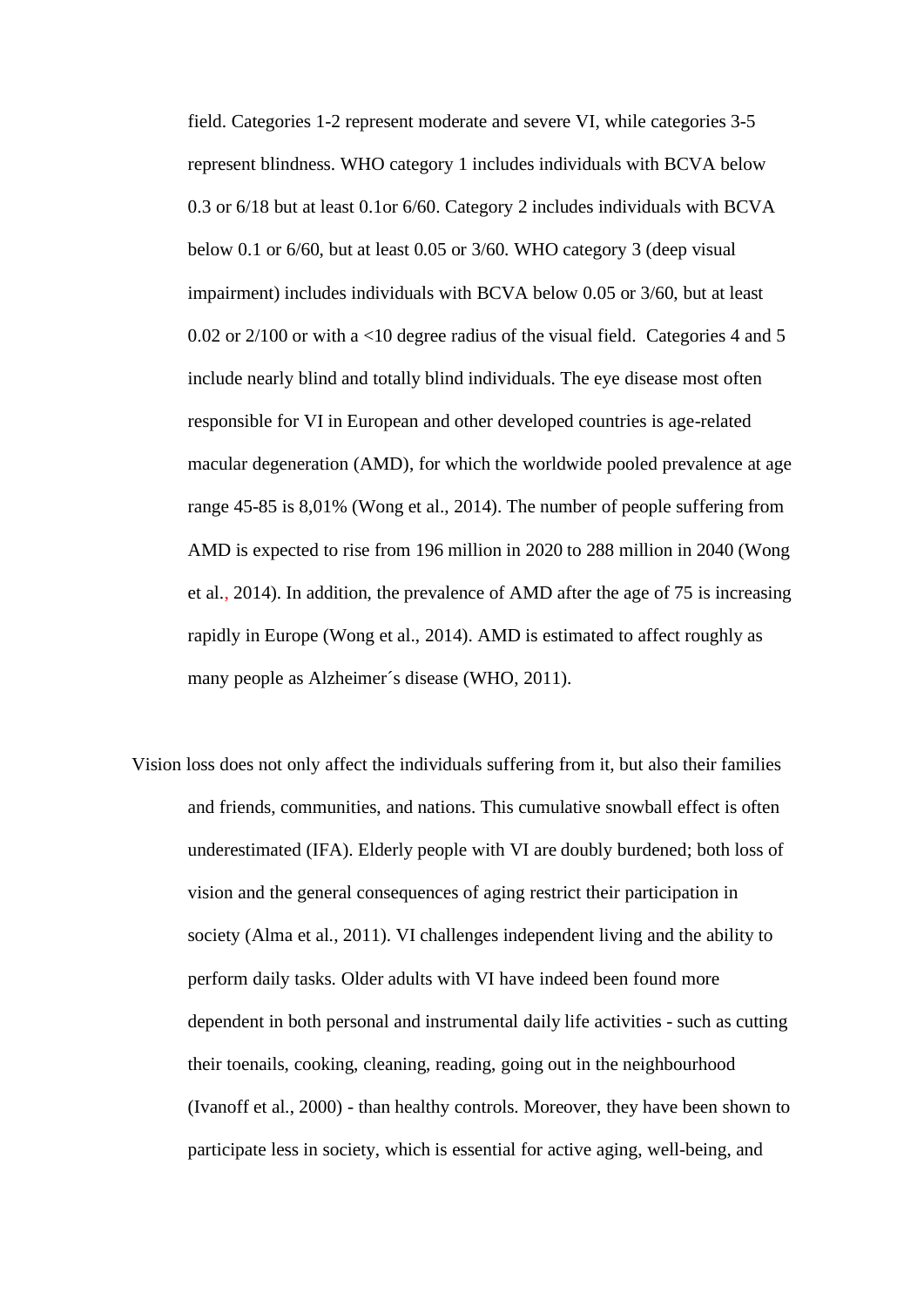quality of life (Alma et al., 2011). Low vision rehabilitation (LVR) is a multidisciplinary professional service that aims at optimal use of residual visual functions and re-training of skills, and also re-integration in society (Markowitz, 2016). Consequently, there is a clear need for further research on public health needs related to eye health (WHO, 2013) as well as actions to help visually impaired people (Markowitz, 2016).

Previous studies have examined outdoor mobility in old age by looking at the associations between barriers in the outdoor environment and perceived quality of life (Rantakokko et al., 2010), but provide no insight into how elderly people with VI describe and perceive their home environment or the relationship between these perceptions and health-related quality of life (HRQoL). Additionally, the systematic review of Binns et al. (2012) concluded that there is an urgent need for research on LVR and QoL related to the home environment and home-based rehabilitation services. Previous studies have demonstrated an increased risk of falls as well as fear and perceived difficulties of moving outdoors among elderly people with VI (Rokicki et al., 2016; Wood et al., 2011; Patino et al., 2010; Riazi et al., 2016), emphasizing the need to study elderly people's perceptions of their habitation as a key indicator of their health (Tomsone et al., 2013). The current study aims to fill this gap in knowledge related to aging in place and the perceptions of the home environment by those with VI.

In this study, the well-being supportive home environment is defined according to the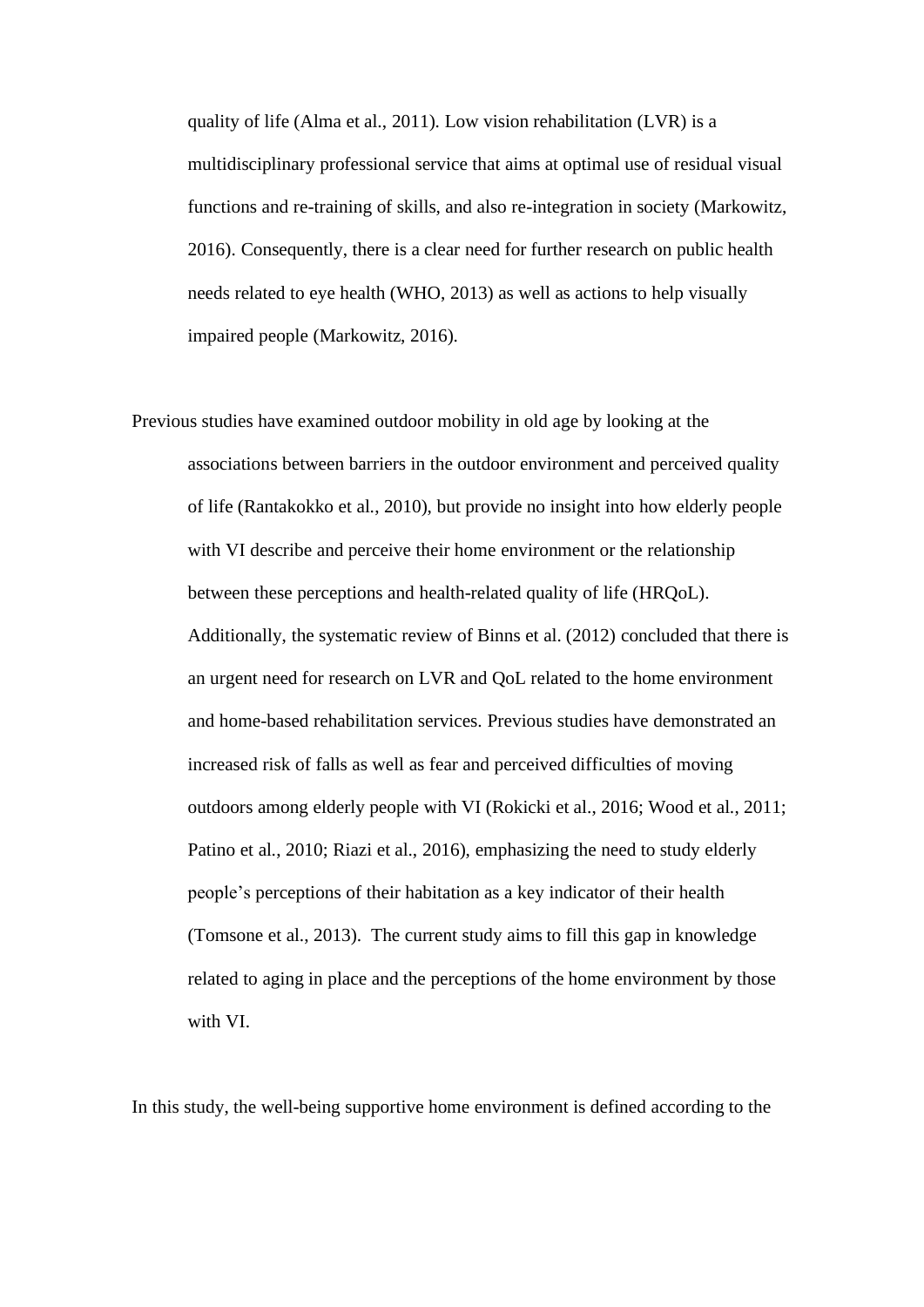theory of Elo et al. (2011) in terms of physical, social, and symbolic aspects as well as through the sense of security. The environmental well-being of elderly home-dwelling people with VI is analyzed using health-related quality of life (HRQoL), which is understood as a multidimensional concept (Sintonen, 2001) that encompasses physical, emotional, and social factors associated with disability. The aim of this study is to describe the well-being supportive home environment of elderly people with VI and its relationship with HRQoL. The knowledge that can be useful in planning interventions to improve the home environment of elderly individuals with VI and to develop low vision rehabilitation services to support independent living and active aging within this group. The research questions addressed in this study are: 1) How do elderly people with VI evaluate their home environment? 2) Is the perception of the well-being supportive home environment related to the HRQoL among elderly people with VI?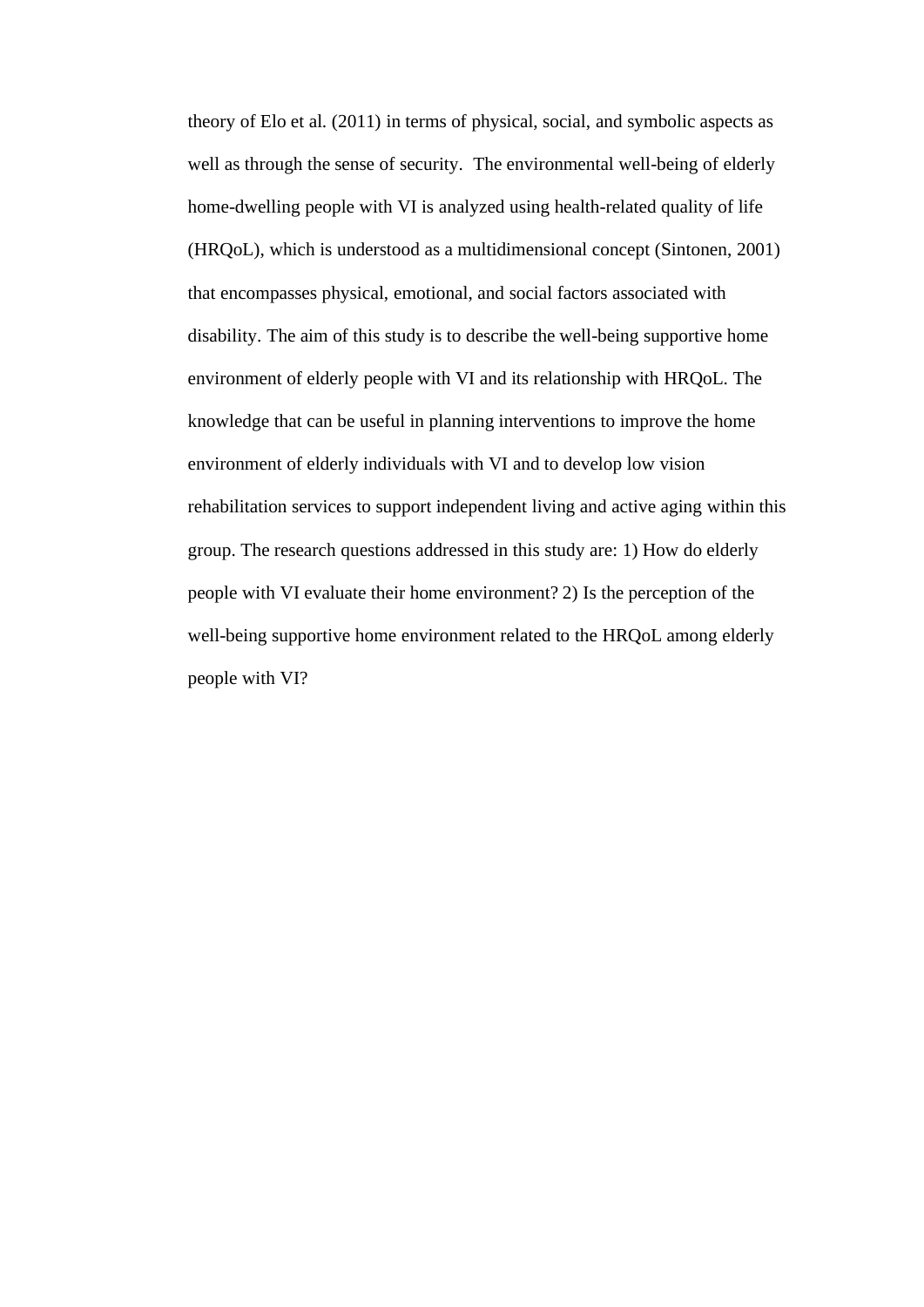#### **Materials and Methods**

- The study is part of a prospective study of a patient cohort  $(n=39)$  comprising consecutive home-dwelling elderly people aged 65 or above referred to the LVR services of Oulu University Hospital's Low Vision Centre (OLVC) because of VI over the course of one year (May 2016-May 2017). VI was defined according to the criteria of the World Health Organization (WHO 2003). Informed consent was given by all participants.
- Data were collected during a home visit by the first author six (6) months after the commencement of each participant's LVR. The structured well-being supportive environment instrument (Elo et al., 2011) and the generic 15D health-related quality of life (HRQoL) instrument (Sintonen 2001) were included in the interviews. This approach was chosen because the participants were unable to self-administer the questionnaires due to VI. One participant withdrew her previously given consent, and another could not be reached to arrange the home visit, so 37 subjects were interviewed in total.
- The well-being supportive environment instrument used in this study is based on an instrument development and theory testing process introduced by Elo (2006) to assess environments that support the well-being of elderly people in northern regions. The instrument originally consisted of 100 items. A shortened version of the instrument was used in this study. The abbreviated instrument has 30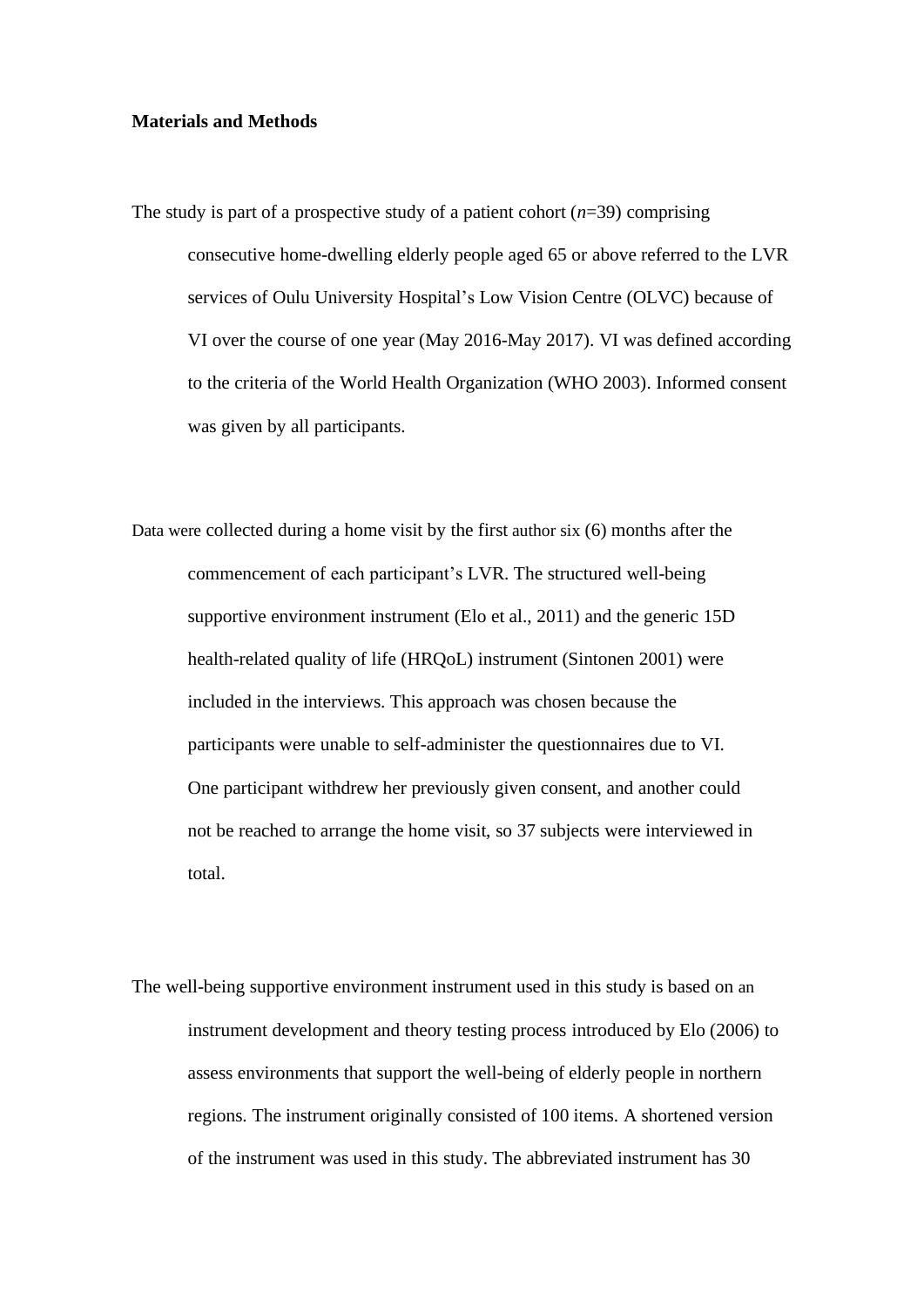items: 9 relating to the physical environment, 12 to the social environment, and 9 to the symbolic environment. Each item is answered using a Likert-type scale with possible responses ranging from complete agreement to complete disagreement. The physical environment is evaluated in terms of safety at home, the pleasance of the physical environment, and the safety of the living environment. The social environment is analyzed in terms of the pleasance of the social environment, interpersonal relationships, and ability to get help. The symbolic environment is analyzed in terms of the respondent's fears, the natural environment (nature), the respondent's mood, and feelings of restrictiveness.

The 15D HRQoL instrument is comprehensive questionnaire covering 15 dimensions of health: mobility, vision, hearing, breathing, sleeping, eating, speech, excretion, usual activities, mental function, discomfort and symptoms, depression, distress, vitality, and sexual activity. For each item, the respondent chooses the ordinal level that best describes his/her health status with respect to the relevant dimension. Missing data due to unanswered questions were replaced using a combined valuation and replacement algorithm developed for the instrument (Sintonen, 2018). Individuals' responses to the 15D HRQoL instrument were used to generate respondent-specific index scores based on a set of utility or preference weights. These index scores take values from 0 to 1, where 0 corresponds to being dead and 1 to the best possible health.

Data on respondents' year of birth, gender, marital status, habitation, type of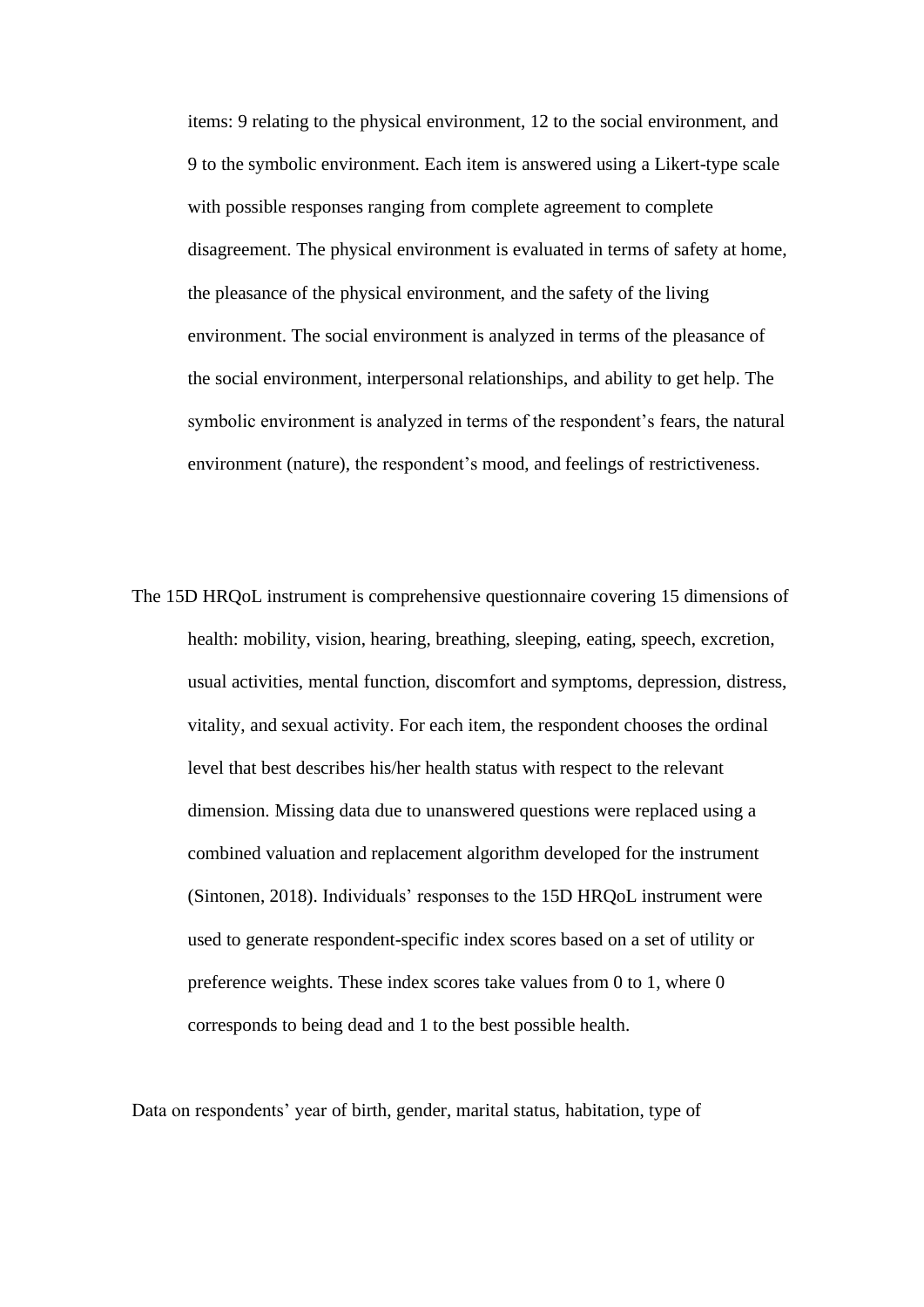accommodation, and use of services were also gathered as background variables. Data on the participants' ophthalmological status - specifically diagnoses related to VI and the degree of VI – dates 6 months back as it had been evaluated at the onset of the LVR process.

- IBM SPSS® (version 24.0, SPSS Inc., Chicago, IL, USA) was used to store and analyse the data. Data were characterized using descriptive statistics including frequencies and percentages for graded variables and minimum, maximum, mean, and standard deviation for continuous variables. Differences between variables were evaluated by cross-referencing and computing correlation coefficients. Sum variables were formed from the items describing the physical, social, and symbolic dimensions of the well-being supportive environment. Oneway ANOVA and independent samples t-test were used to measure differences between groups, with confidence intervals of 95% and a p-value threshold of < 0.05 for significance.
- The study was approved by the Northern Ostrobothnia Hospital district and the Regional Ethics Committee (36/2016). The study was conducted in accordance with good scientific practice and the statements of the Helsinki Declaration (Finnish National Board on Research Integrity [TENK], 2012; World Medical Association [WMA], 2013).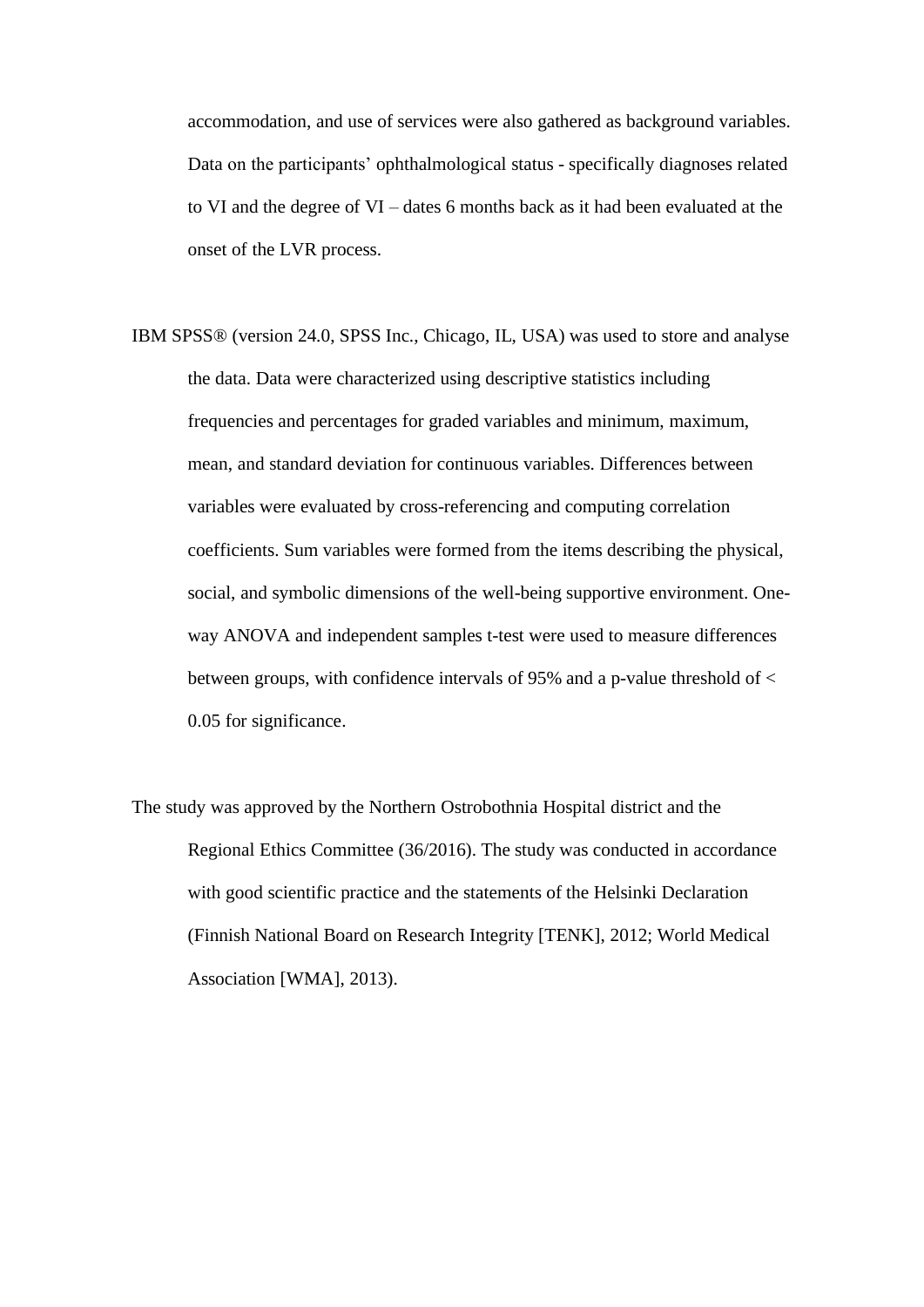#### **Results**

- The respondents' ages ranged from 71 to 94; most of them (59%) were aged 80 to 89 years, and just over a fifth (22%) had reached the age of 90 or above. The mean age was 84 years ( $\pm$  SD 6.313). Twenty-six (70%) were women. Seventeen (46%) of the respondents were married and thirteen (35%) were widows. Twenty-two (60%) lived alone. Different types of residence were evenly represented: thirteen (35%) lived in a detached house, twelve (32%) in an apartment, and ten (27%) in a row house. Two of the respondents lived in sheltered accommodation. The twenty-seven (73%) used some services or received help to support their daily life, the most common being cleaning service (38%) following by transport services (32%) and security and home care services (30%). Background information on the participants is presented in Table 1.
- Retinal diseases including AMD, proliferative diabetic retinopathy, diabetic maculopathy, macular hole, and central retinal venous occlusion were the most common diagnoses of primary eye disease, and were responsible for VI in most cases ( $n=31$ ). The remaining VIs were due to glaucoma ( $n=5$ ) or corneal disease  $(n=1)$ . According to the WHO classification, most  $(n=32)$  of the participants were moderately visually impaired, a few (4) were severely visually impaired, and one was deeply visually impaired.

On average, the responses reflected a moderate HRQoL. The mean 15D HRQoL index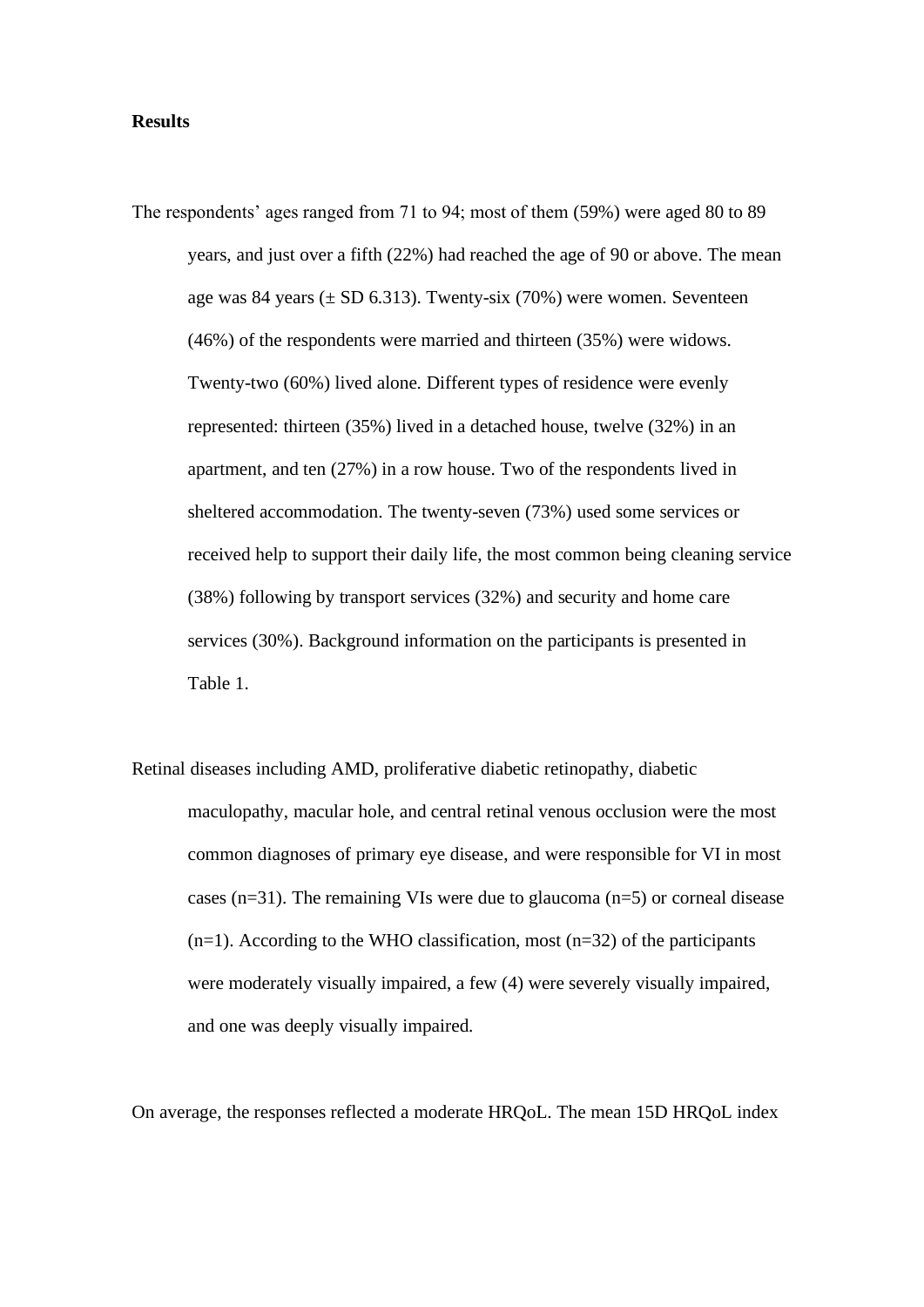score for the participants was  $0.758 \left( \pm \text{SD} 0.086 \right)$ , but there were substantial individual differences; the worst individual 15D HRQoL index score was 0.609 and the best 0.927. Interestingly, the severity of VI was not significantly related to the 15D HRQoL index score ( $p = 0.176$ ). The respondents experienced the greatest difficulties in the dimension of seeing (mean 0.360) with lesser difficulties in the dimensions of usual activities (0.600), sexual activity (0.605), and moving (0.665). The respondents experienced the least difficulties in the dimensions of eating (0.962) and speech (0.952). The age groups with the highest (0.790) and lowest (0.71) mean 15D scores were 75-79 years and 70-74 years, respectively. However, there was no significant relationship (*p*=0.683) or correlation  $(r = 0.079)$  between the age and the HRQoL. Unmarried and single subjects had a lower mean 15D score (0.712) than married or cohabiting subjects (0.785, *p*=0.470). However, people living alone had a slightly higher HRQoL  $(0.762)$  than those living with someone else  $(0.752, p=0.736)$ . These betweengroup differences were not statistically significant (*p*=0.470 and *p*=0.736, respectively). Subjects living in sheltered homes did not have significantly (p=0.509) better HRQoL scores than those living in apartments. Having a garden to care for appeared to be associated with a higher  $HRQoL (p=0.050)$ . The relationships between the mean 15D scores and the studied background variables are presented in Table 1.

A clear majority (33/89%) of participants found their homes to be comfortable and their physical (28/76%) and social (24/65%) environments to be pleasant, but well over half (24/65%) somewhat or fully disagreed with the statement that they have no problems moving around outside their home, and twenty-three (62%)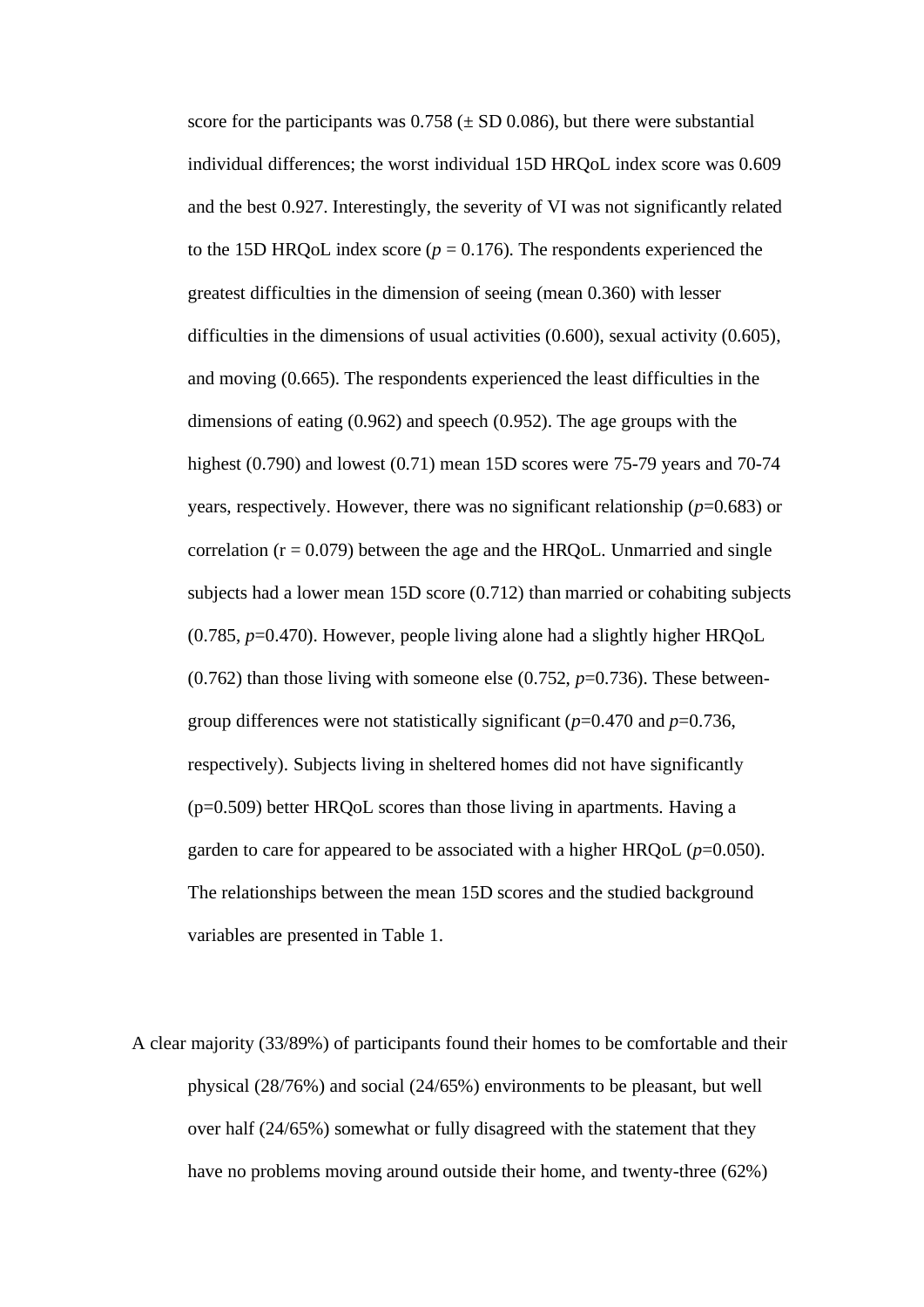somewhat or fully agreed that their lives were too heavily restricted to their home environment. One in three (11/30%) felt that there were not enough services available where they lived, and a quarter (9/25%) felt that they could not move safely in their living environment. The vast majority (30/81%) of the respondents did not experience a need for improvements in their home, but a quarter (9/25%) felt that they had insufficient lighting in their home to support their daily activities during both day and night. Over one quarter (10/27%) reported having insufficient contact with friends and relatives, and around a quarter (9/24%) found their peer support inadequate. Half (19/51%) of the respondents felt that changes in their physical condition had limited their social participation. Descriptive statistics for items relating to the well-being supportive home environment of the elderly participants and their correlations to 15D HRQoL index scores are presented in Table 2.

The correlations between the 15D HRQoL score and the sum variables relating to the physical ( $r = 0.310$ ) and social environment ( $r = 0.221$ ) were positive, but not statistically significant ( $p = 0.066$  and  $p = 0.196$ , respectively). However, the need for improvements to home environment to manage better there correlated statistically significantly with the 15D HRQoL score ( $r = -0.365$ ,  $p = 0.028$ ), as did safe mobility in the living area ( $r = 0.346$  ( $p = 0.039$ ) and having no problems moving outside the home  $(r = 0.411, p = 0.013)$ .

The 15D HRQoL scores correlated statistically significantly with the symbolic environment sum variable ( $r = -0.607$ ,  $p < 0.001$ ). Dimensions of the symbolic environment include fears related to living, the natural environment and mood,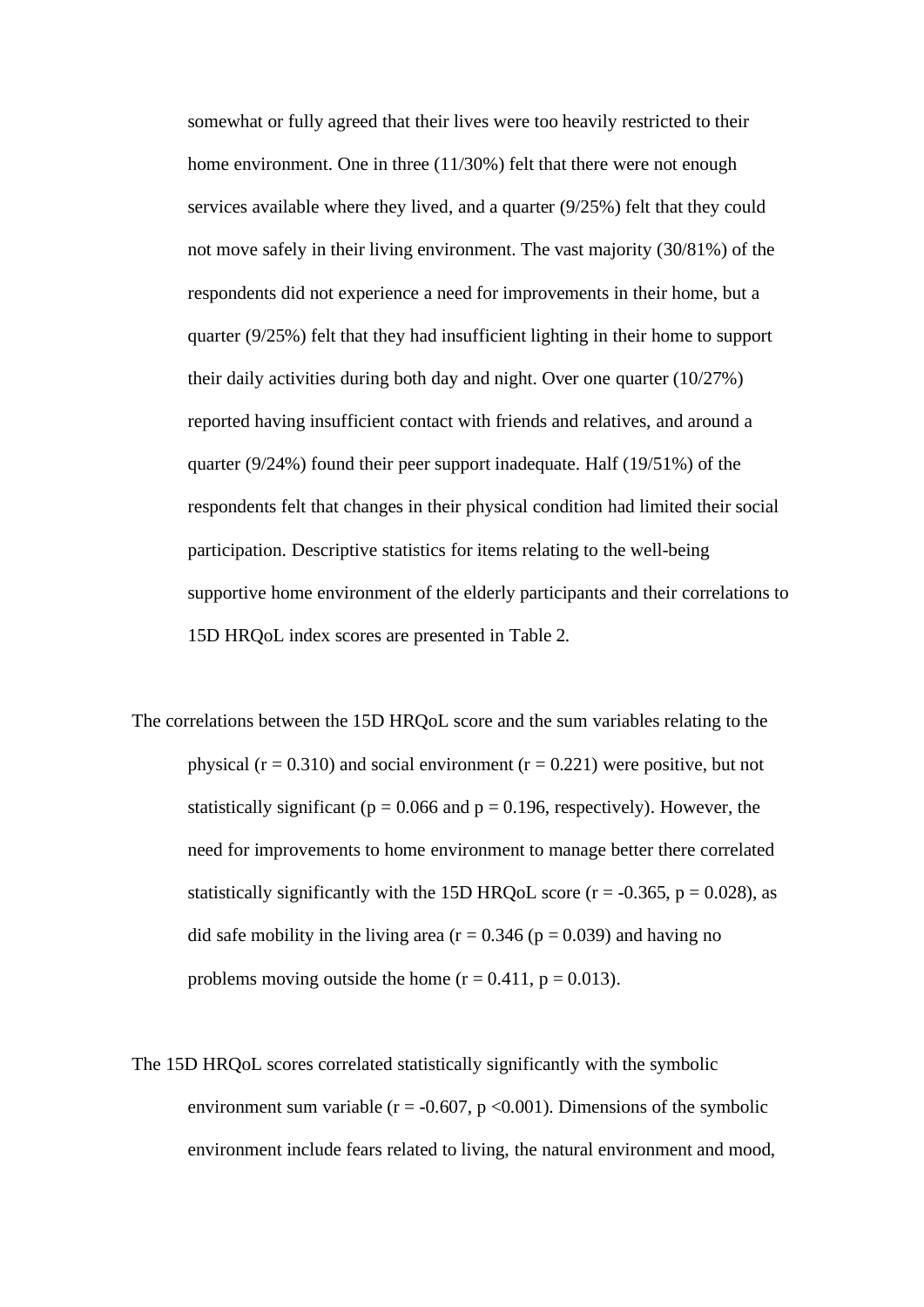feelings of social restrictiveness, and feelings of general restrictiveness related to functioning and disability. Living-related fears ( $r = -0.655$ ,  $p = <0.001$ ) and feelings of general restrictiveness related to functioning and disability  $(r = -1)$ 0.536,  $p = 0.001$ ) were statistically significantly related to the HRQoL score. Perceived HRQoL deteriorated with increasing living-related fears and general feelings of restrictiveness related to functioning and disability. A detailed analysis of these items revealed that participants who somewhat or fully agreed that their weakened physical condition considerably restricted their life perceived their HRQoL to be significantly worse than those who somewhat or fully disagreed with this item ( $p = 0.004$ ). Similarly, those who felt that the treatment of their illnesses restricted their life considerably perceived their HRQoL to be worse than those who did not feel so restricted ( $p = 0.033$ ). Those who were afraid of falling or other accidents at home ( $p = 0.011$ ) or moving outdoors alone  $(p = 0.001)$  scored worse than those who somewhat or fully disagreed with these items.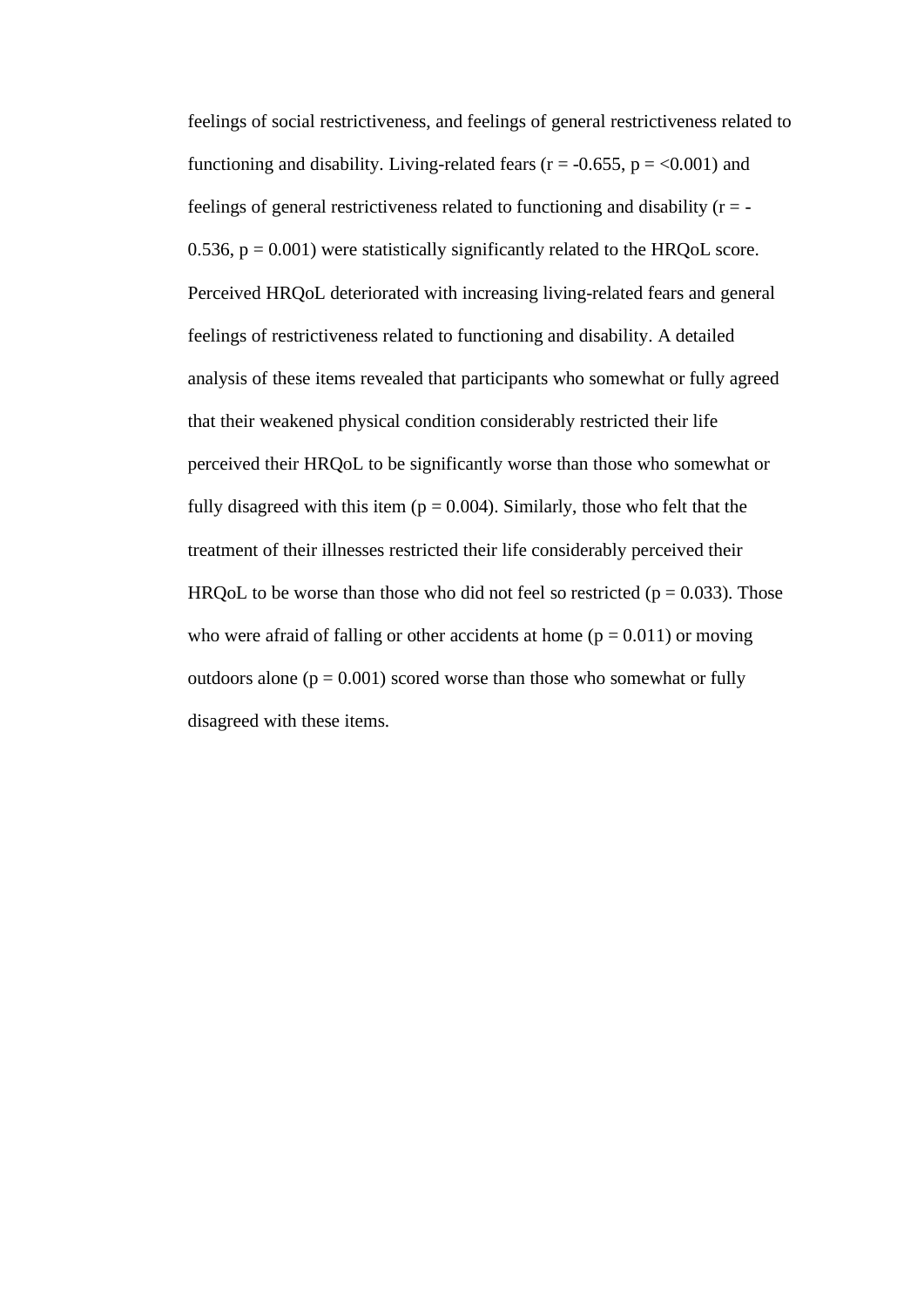#### **Discussion**

- This study was conducted to assess the relationship between HRQoL among elderly people with VI and their perceptions of the well-being supportive environment. The elderly respondents generally perceived their home environments to be comfortable and well-being supportive, but they also perceived their lives to be restricted to the home environment to some degree, and they considered their VI to have reduced their ability to maintain social relationships. In addition, outdoor mobility and running errands were perceived to be challenging.
- The "feelings of restrictiveness" dimension considered in this study cannot be interpreted as being "stuck in place" in the manner described by Leibing et al. (2016), who use it in reference to a situation where a person with declining health is confronted with the need to consider moving to another living space to survive better. An earlier study (Macnaughton et al., 2019) concluded that people with VI only experience difficulties in mobility indoors if the environment is unfamiliar. However, perceived difficulties with mobility outdoors, hobbies, shopping, dining out, and using public transportation (Macnaughton et al., 2019) burden the visually impaired because they contribute to social isolation. Slowly, the threshold of the home increases and the disability causes the individual's life to be excessively restricted to the home environment. Previous research has highlighted the ability to engage in various hobbies and meaningful activities as a significant contributor to well-being among elderly people (Elo et al., 2011).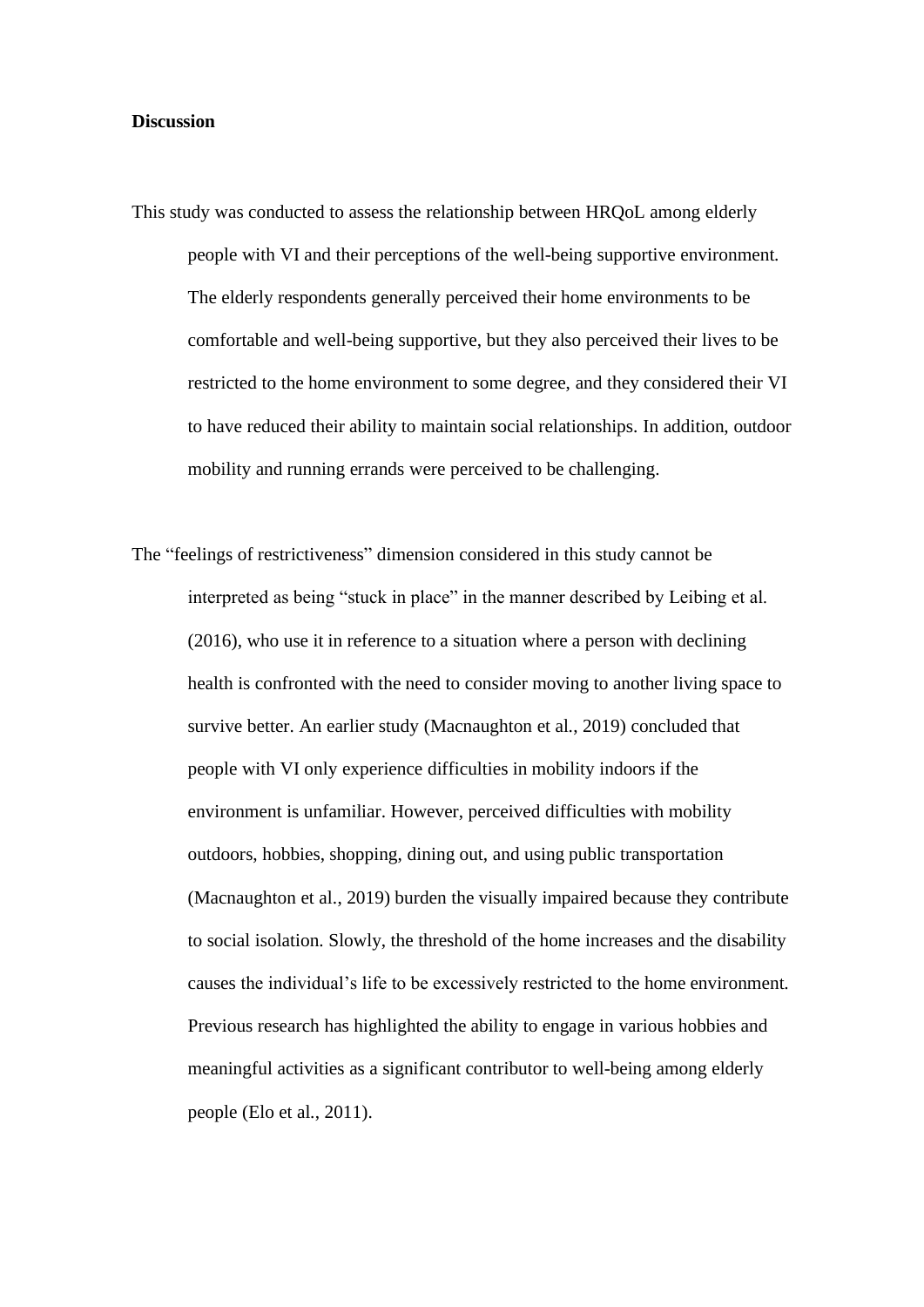- It has been suggested that problems with accessibility increase feelings of insecurity about going outside. This further reduces social interaction and activity in the form of informal meetings, e.g. in shops and parks. (Schorr & Khalaila, 2018). This study supports previous findings indicating that inability to access services and move safely in the living area are clinically significant, and that encumbering features such as perceived barriers in the outdoor environment adversely affect the QoL of elderly people. Fear of moving outdoors and unmet needs for physical activity mediate this association (Rantakokko et al., 2010).
- It is also notable that according to Elo et al. (2011), the northern environment poses unique challenges to elderly people's outdoor mobility and ability to cope with everyday life. Snowy and icy winter conditions make it difficult for people with VI to leave home, particularly if needing to do so alone. Darkness and poor weather conditions restrict social interaction (Elo et al., 2011), snow and ice make footpaths slippery, and snow may dazzle in bright weather, lowering contrasts and endangering orienteering. A third of the respondents somewhat or fully disagreed that sidewalks and cycling paths in their neighborhood were kept clean and safe during wintertime. Therefore, the areas they inhabited were not perceived as being safe to use year round.
- There were no statistically significant differences in HRQoL between different age groups, between respondents of different marital status, or between respondents living in different types of accommodation. However, having a garden to care for correlated significantly and positively with the HRQoL. This is consistent with previous findings that gardening promotes overall health and quality of life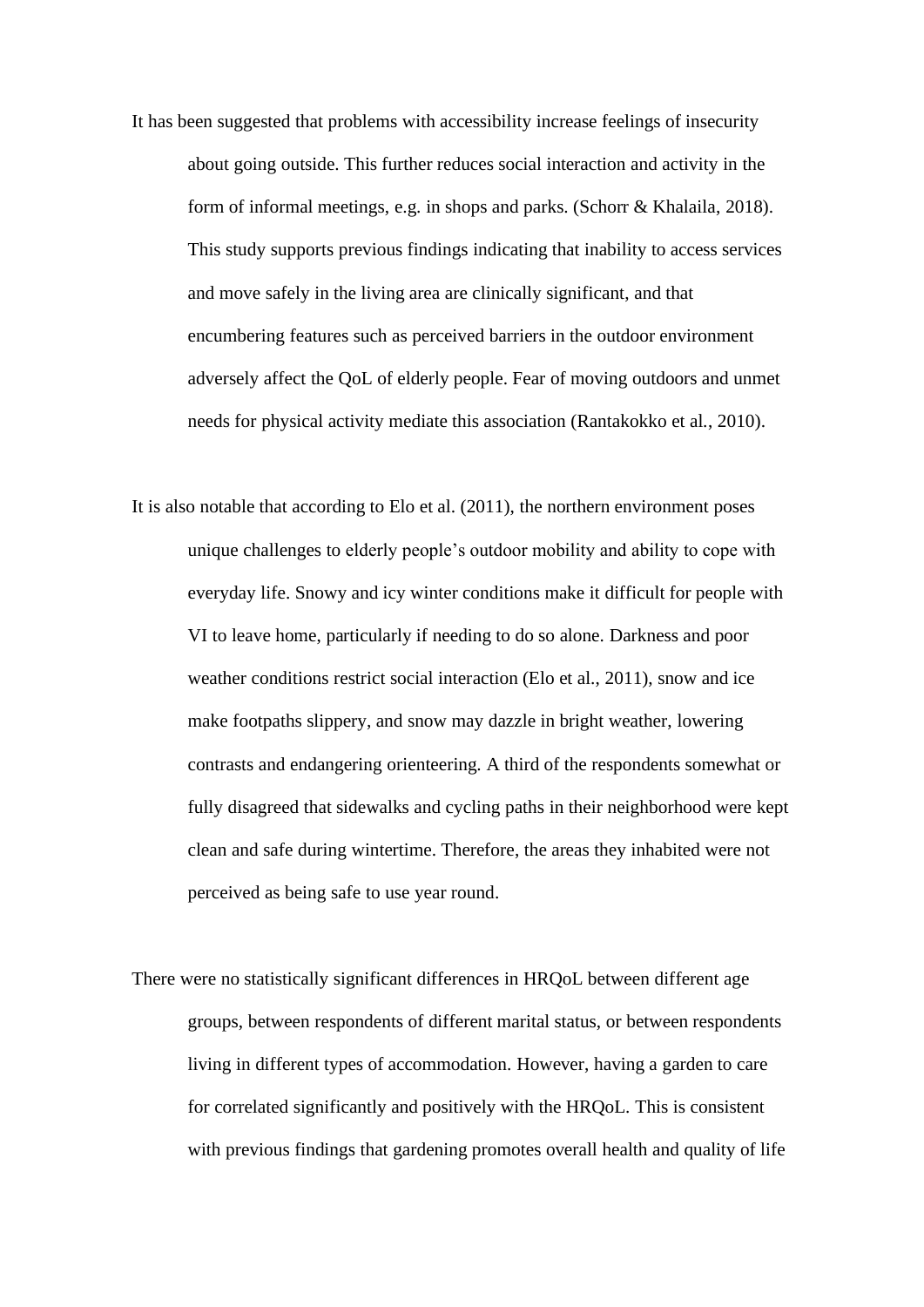(Wang and MacMillan 2013). There is evidence that marriage or cohabitation also improve the HRQoL (Schorr & Khalaila, 2018). This could not be confirmed by the current study; statistically significant relationship was not found in the small sample though there were a trend in the direction.

- The impact of perceived problems related to moving outdoors and fear of falls or accidents at home and outdoors is supported by previous studies (Macnaughton et al., 2019). People with VI perceive mobility, both in- and outdoors, as a key rehabilitation need, so it should be addressed early in the LVR process (Macnaughton et al., 2019). Brundle et al. (2015) note that it is not ultimately the environment that causes falls but how a person interacts with it, and therefore argue that environmental modifications should be accompanied by behavioral assessments. Behavioral assessments for elderly people with VI could include mobility training and the use of aids to encourage proactivity and independence when moving outdoors even though it might feel frightening. Some individuals may also require external help in moving outdoors and running errands. Agencies that could provide external help can be for example friends, relatives, peers, volunteers, home care staff, or a personal assistant.
- Bright light is universally considered helpful for people with VI, but there are individual differences and preferences regarding lighting levels among VI people (Riazi et al., 2012). Lewis and Torrington (2013) note that daylight and sunlight are especially important for homebound elderly people with VI because they can support a sense of connection to the outside world. Many of the elderly participants in this study felt that they had insufficient lighting, but most of them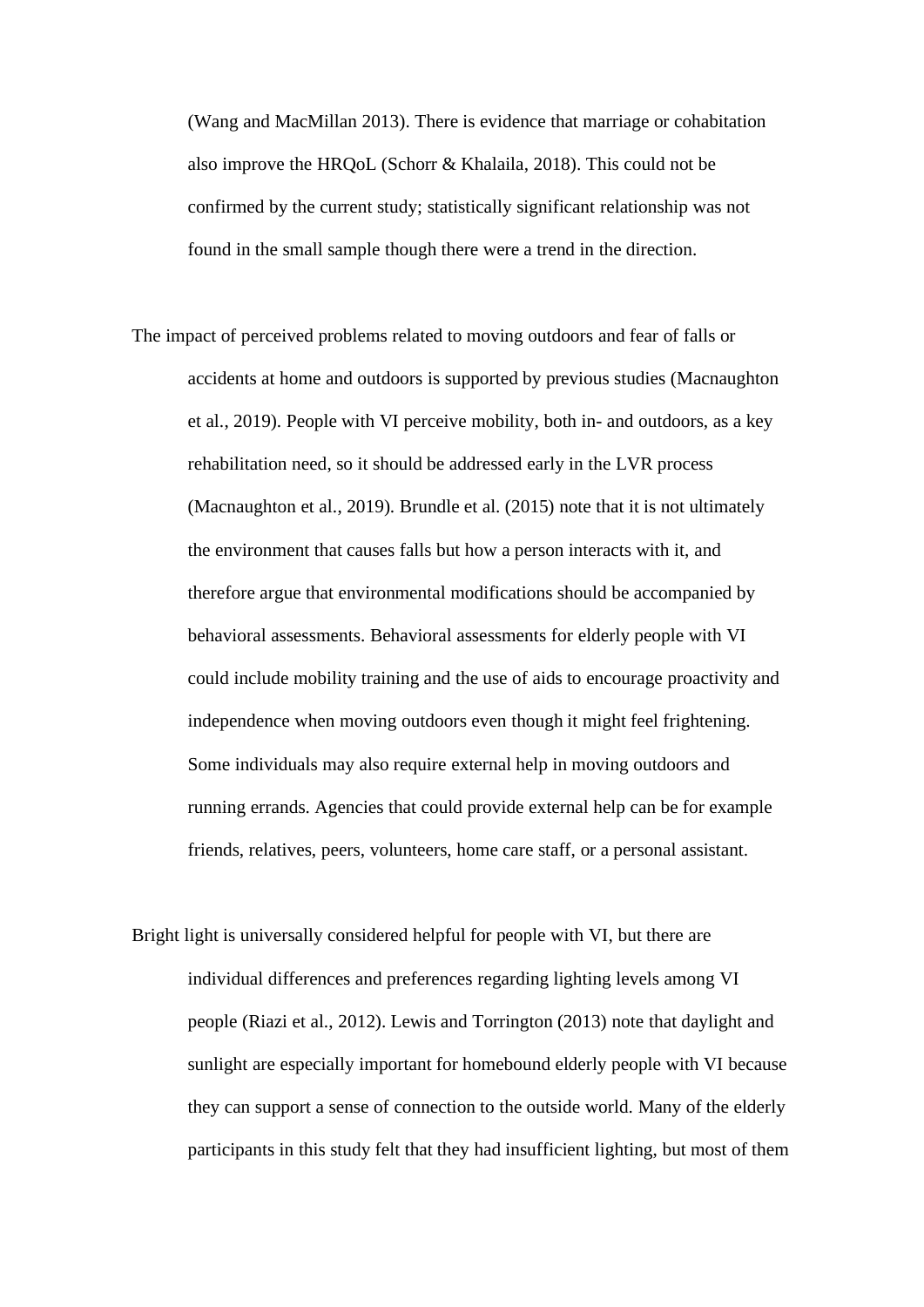did not report a pressing need for improvements in their home. This may be due to a lack of knowledge about the home lighting adjustments that are available, as concluded by Riazi et al. (2012) in their study on assistive devices and home modifications using a similar study population and setting. In Finland, individuals with a certain degree of VI can get socially funded upgrades to their home lighting.

The sample was drawn from one of Finland's five university hospital districts, and it included individuals from both rural and urban environments. Notably, most of the participants had other diseases and health issues in addition to VI, which may have affected their well-being and perceived HRQoL. These issues were not recorded in this study. We would like to emphasize, that the study sample is representative of the Finnish registered VI population (Ojamo, 2017). The respondents were relatively old, reflecting the general demographics of aged individuals with VI in Finland (Ojamo, 2017) and other western countries (Bourne et al., 2017). The sample was also representative of the international population with VI (Bourne et al., 2017) because most of the respondents were women and the degree of VI was typically moderate. The instruments used in this study are valid and reliable for assessing environmental well-being and the HRQoL of elderly people in northern environments. The data were collected over the course of one year, at six months after the commencement of the participant's LVR in each case, and all four seasons were covered. Participants interviewed during the winter months may have raised the problem of slippery footpaths and snow-crashing more frequently than those interviewed during the summer.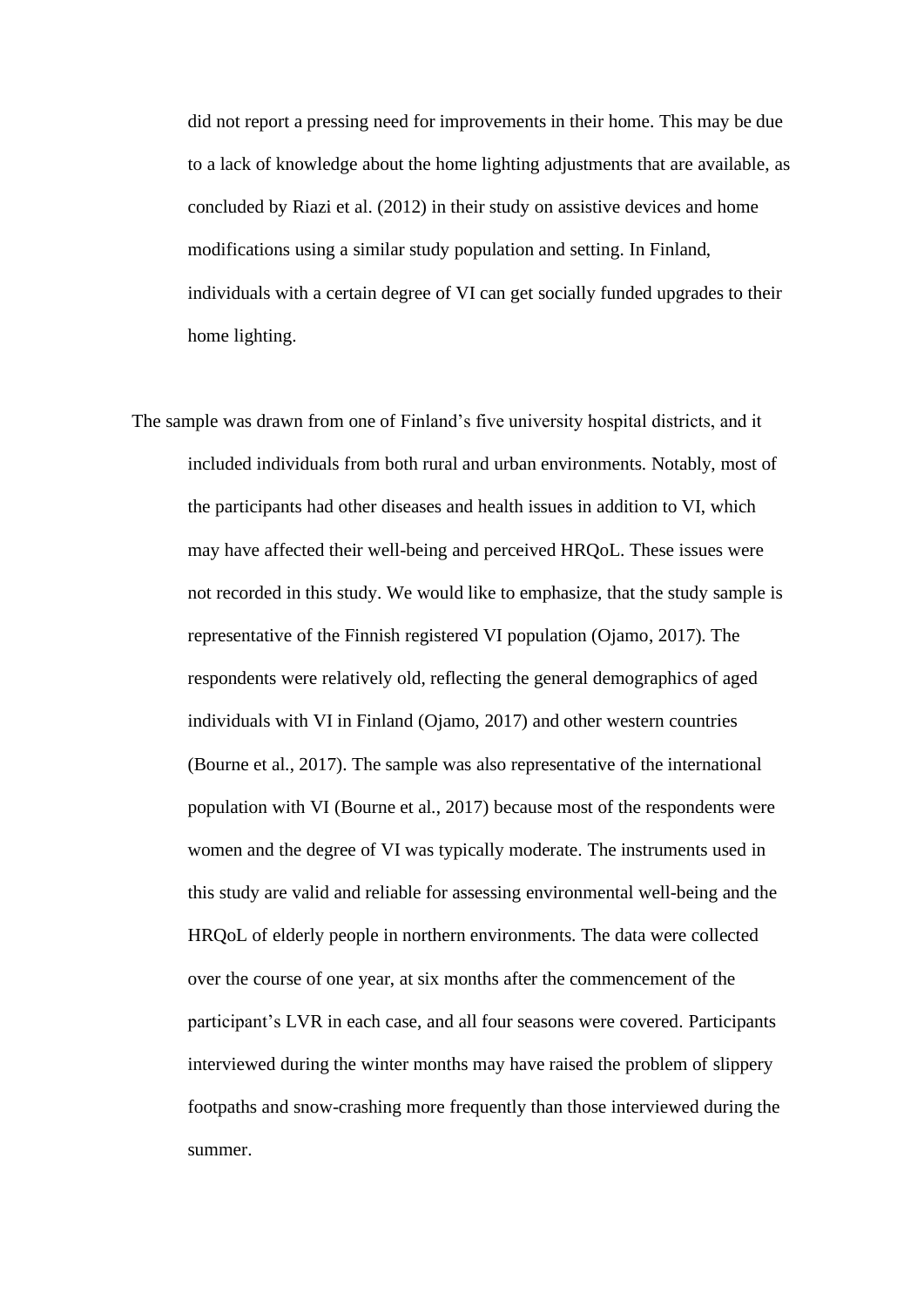- The well-being supportive environment instrument has been validated by expert and panel evaluation, and by both principal component and confirmatory factor analyses (Elo 2006, Elo et al., 2011, 2013). It was designed to assess the perceptions of elderly people living in northern regions. The 15D instrument is recommended by the Washington Panel and it is available in numerous languages. The validity and reliability are considered to be high. (Sintonen, 2001). It has been used in several studies in Finland and other countries to investigate the HRQoL of various patient groups in relation to diverse health problems and diagnoses (Sintonen, 2018).
- LVR can encompass a wide range of different interventions. Appropriate accessibility modifications in homes can meet the needs of the people with functional limitations and impairments that threaten their survival in the home environment (Cho et al., 2016). However, the results of this study suggest that interventions are also needed at the neighborhood level to ensure the safety of elderly people with VI, and that such interventions can support their well-being, survival at home, active aging, and aging in place. These findings could be used to improve LVR processes by addressing key environmental issues and related factors as perceived by elderly people. They also provide a basis for evaluating the effectiveness of LVR by planning and implementing intervention studies. There is a clear need for a robust evidence base to support LVR services and ensure they can meet future needs. Future interventions and research on the home environments of elderly people with VI should pay more attention to the social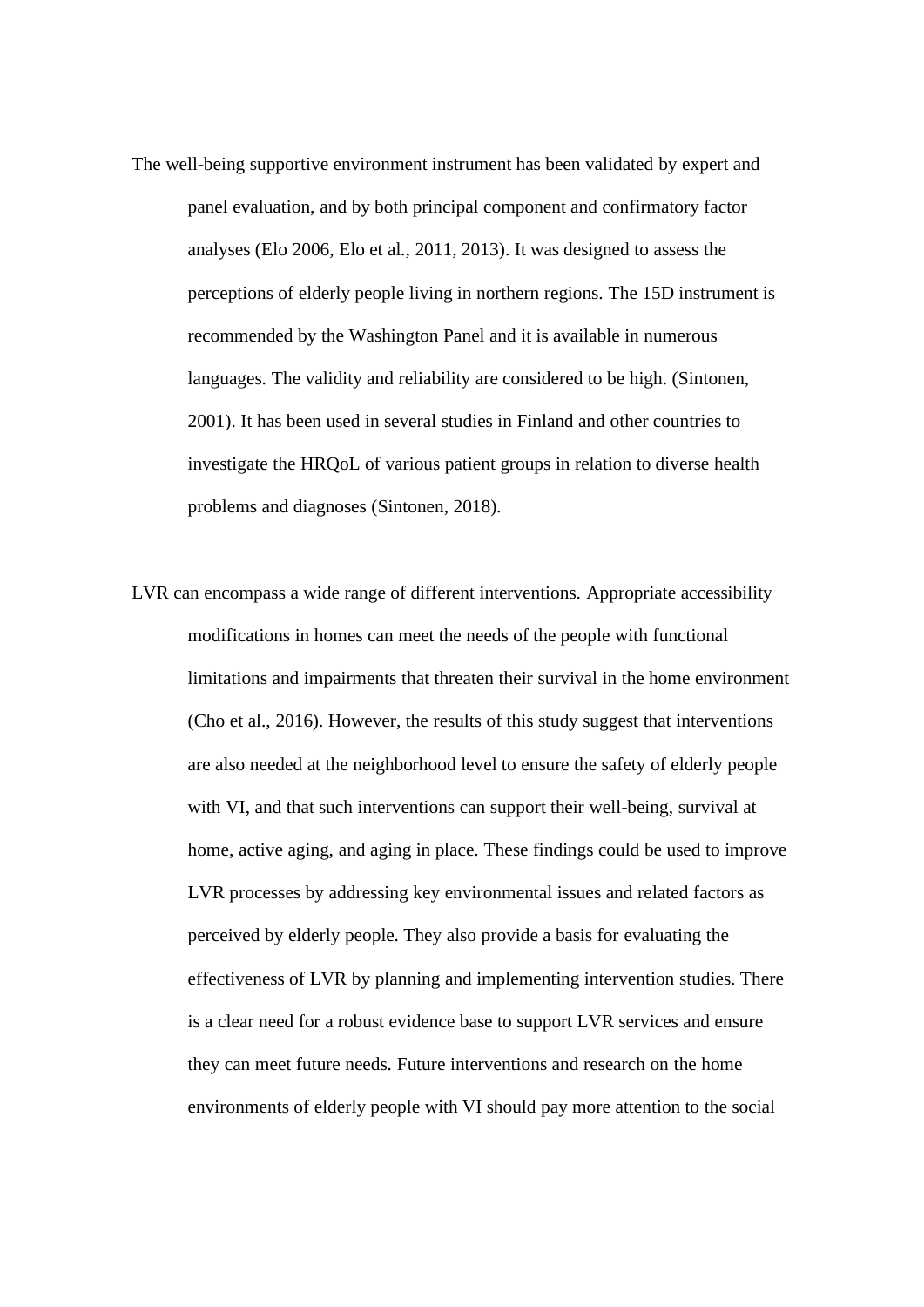environment and psychological factors relating to fears of moving rather than concentrating only on physical aspects and obstacles in the home environment.

Interventions should aim at promoting active aging, independent functioning and participation in modern digital society through various technologies where both, in-home and outdoor environments are addressed with holistic approach. Technology holds the key for future LVR as it can facilitate numerous everyday tasks, such as reading, writing, communication, navigation and information retrieval (Markowitz, 2016), and alleviate social isolation and loneliness (Khosravi et al., 2016). An effective consortium to provide such interventions could be formed by a mix healthcare professionals, third sector actors and technology experts not to forget about social work professionals, occupational therapists and experts in the field of education. Education and training is needed to ensure skills and competencies of elderly VI people to manage and take full advantage of various available technologies, mobile applications and digital services. Peers, neighbours and close ones should be posed to information on VI and its´ effects on everyday lives of people suffering from it in order to ease social interaction situations between VI elderly people and their sighted peers.

Remote digital services and a digital self-service society have their downsides. VI elderly people do not necessarily have to leave their home to run errands, attend hobbies or meet other people. Modern society may displace older people who do not have access to help and support, but also empower those who adopt new technologies and services into their daily lives and to support meaningful lives. This study supports what Colenbrander and Fletcher (2018) highlight that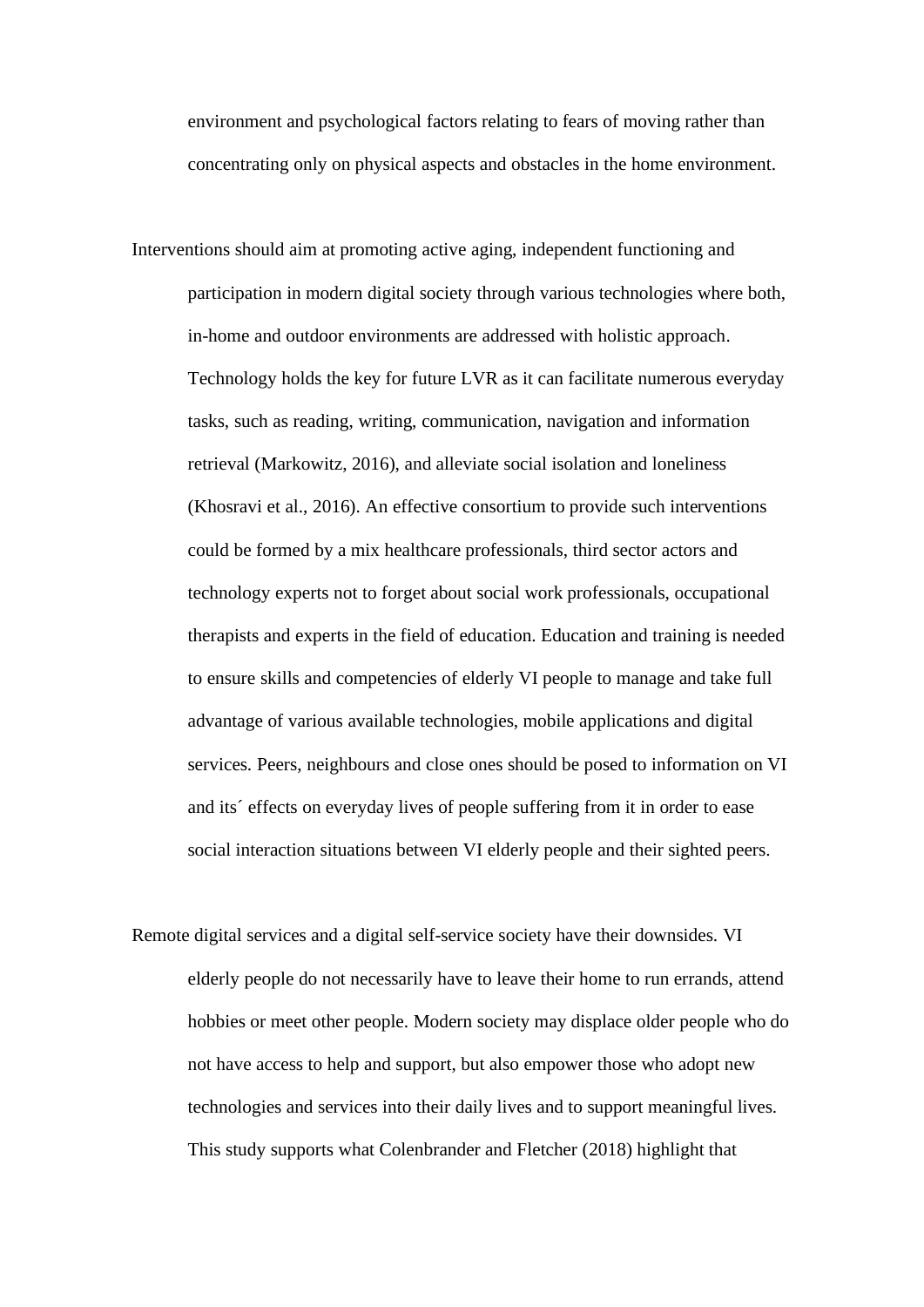fundamentally LVR is about promoting quality of life and optimal functioning in society. Individual service design is needed to achieve this goal. VI people themselves can provide valuable information on their surroundings, meaningful places and interactions regarding their living environment (Leibing et al., 2016) which raises awareness of emotional and psychosocial aspects of home environment. This information should be benefited in person-centered LVR goal-setting and in moving towards "sensory impairment -friendliness" as one aspect of accessibility in society.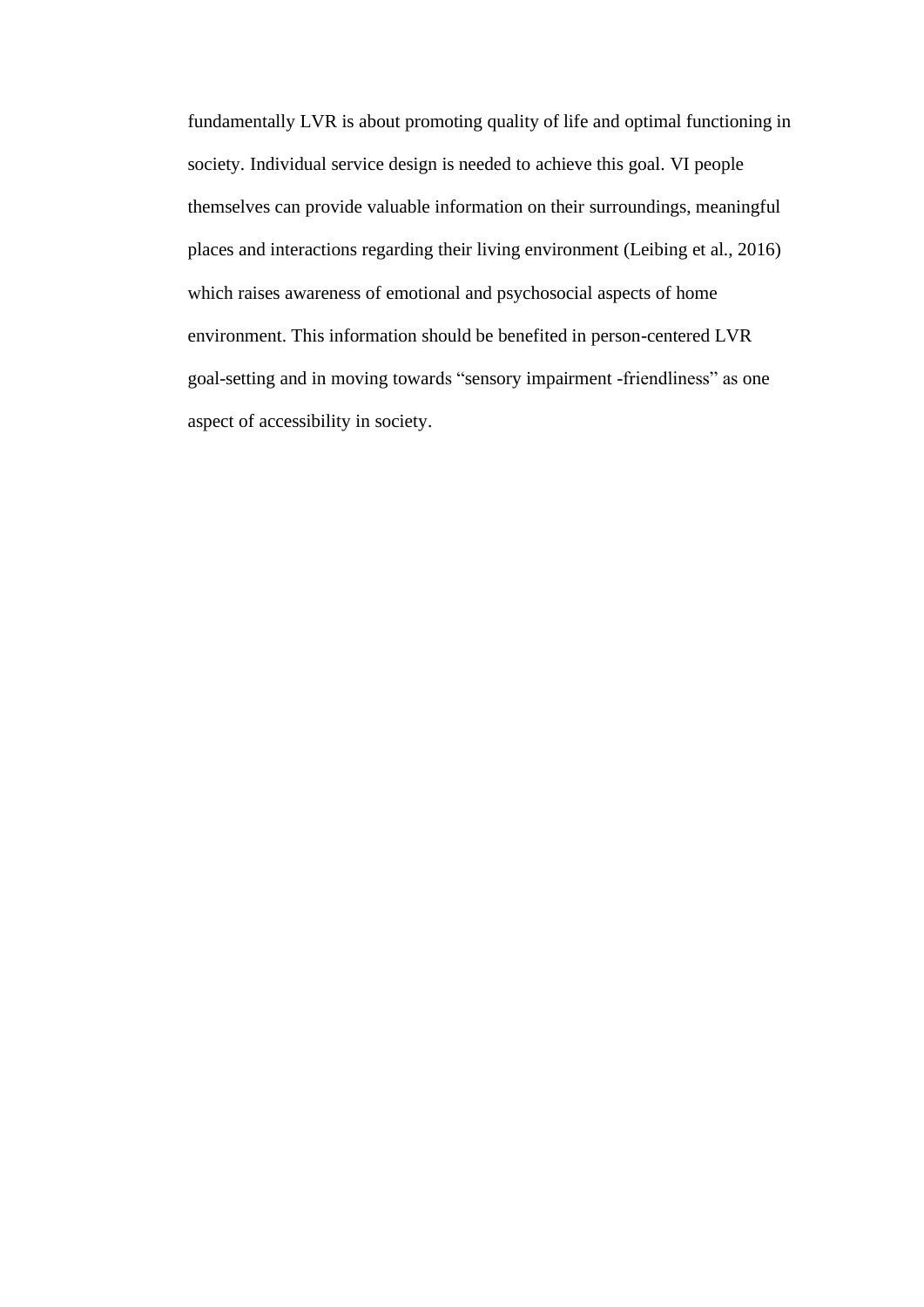## **Conclusion**

The study's elderly respondents appeared to be relatively active and they were satisfied with their home environments. Despite this, their experiences underline the significance of feelings of restrictiveness, reduced social participation, and the risk of social isolation resulting from VI, all of which threaten the HRQoL. To address these challenges and to support active participation of elderly individuals with VI in their environments and society, it appears necessary to extend the key ambitions and objectives of the LVR process beyond the four walls of the home.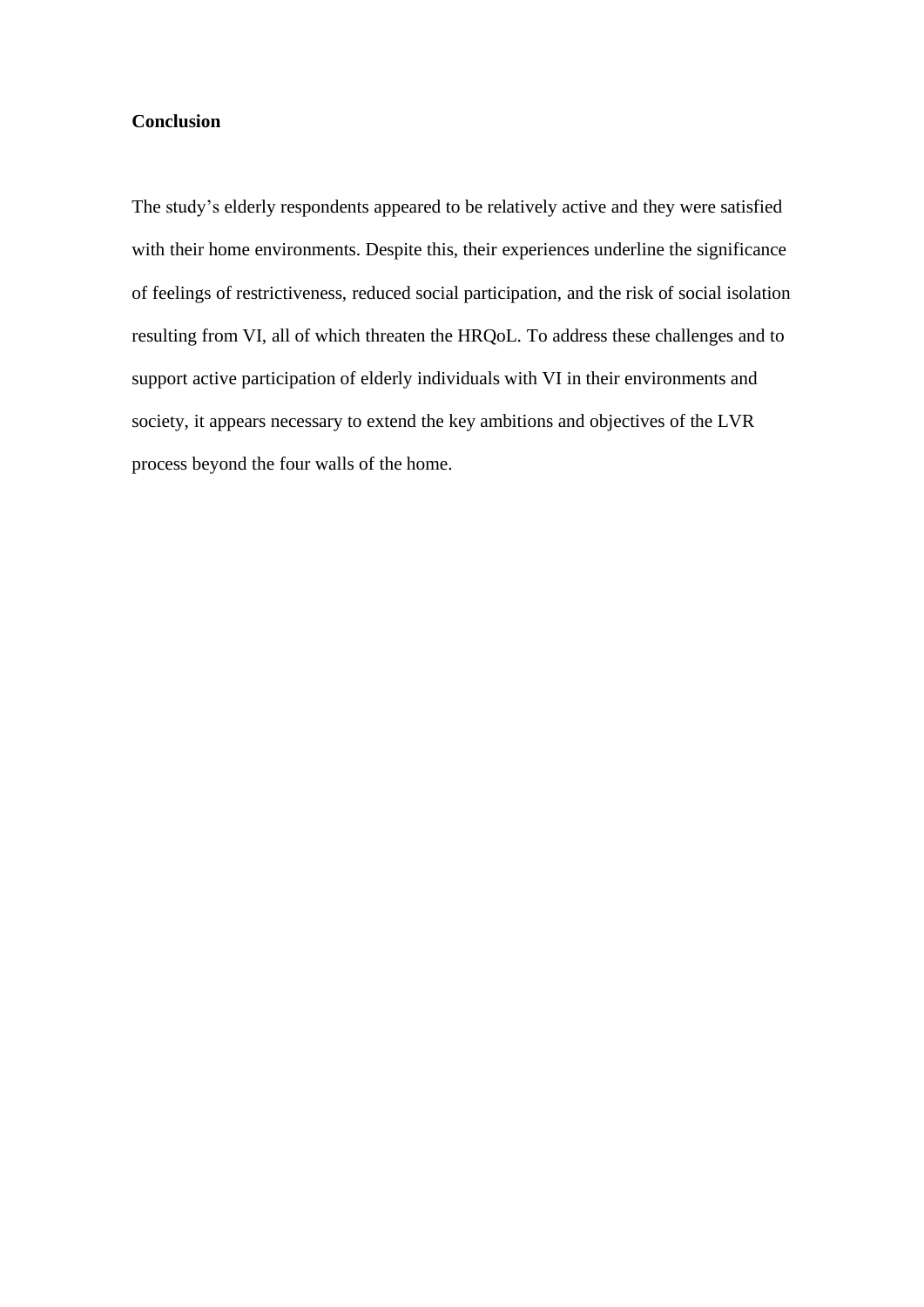# **Acknowledgments**

The authors want to express deep gratitude to the study's elderly participants for opening up their homes and living environments to the researchers.

## **Declaration of interest statement**

The authors have no competing interests to declare.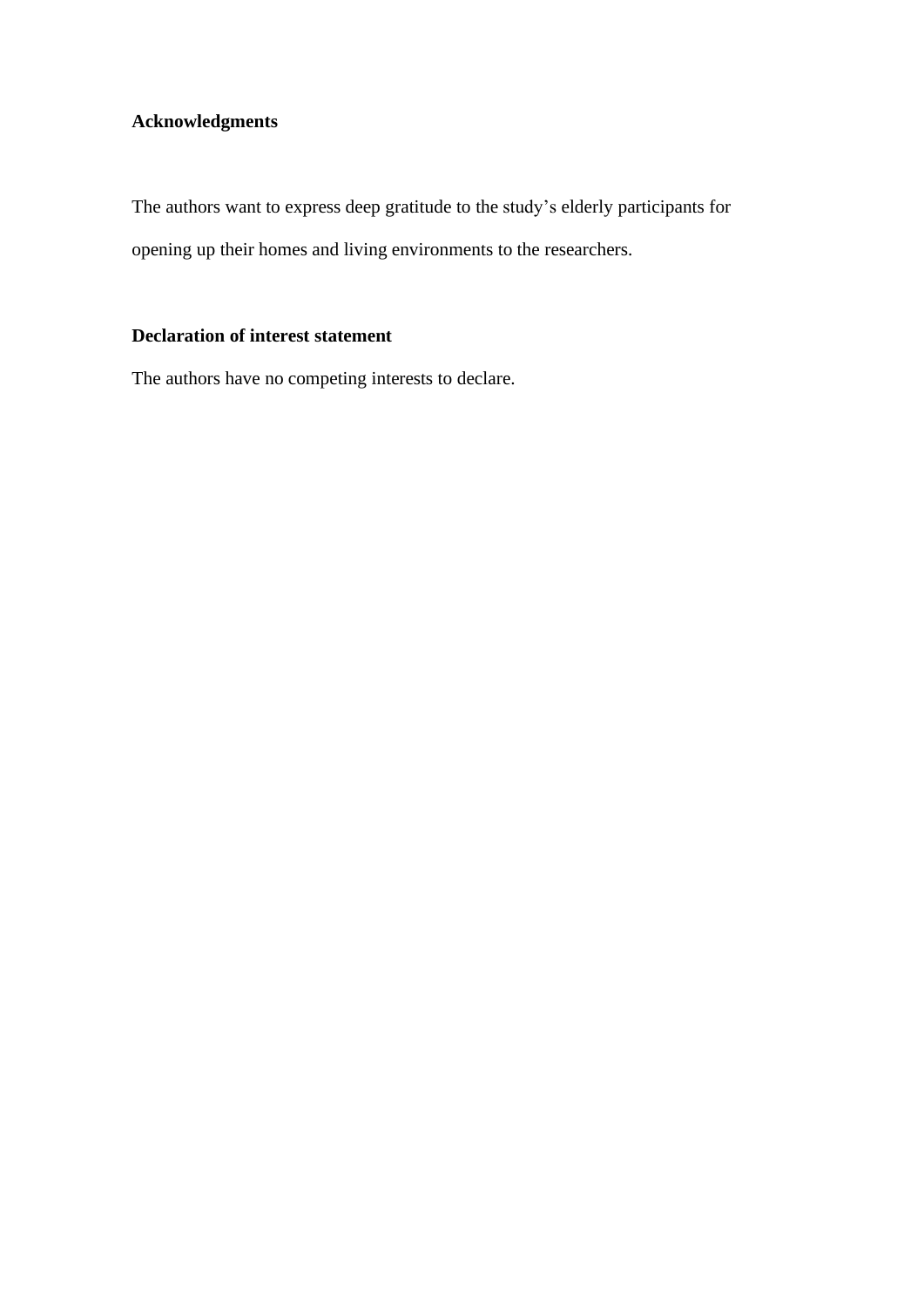### **References**

Alma MA, Van Der Mei SF, Melis-Dankers BJM, Van Tilburg TG, Groothoff JW, Suurmeijer TPBM. 2011. Participation of the elderly after vision loss. Disabil Rehabil. 1:63-72.

Barry A, Heale R, Pilon R, Lavoie AM. 2018. The meaning of home for ageing women living alone: An evolutionary concept analysis. Health Soc Care Community 26:e337- 344.

Binns AM, Bunce C, Dickinson C, Harper R, Tudor-Edwards R, Woodhouse M, Linck P, Suttie A, Jackson J, Lindsay J, Wolffsohn J, Hyghes L, Margrain TH. 2012. How effective is low vision service provision? A systematic review. Surv Ophthalmol. 57(1):34-65.

Bourne, R. R. A., Flaxman, S. R., Braithwaite, T., Cicinelli, M. V., Das, A., Jonas, J. B., & Taylor, H. R. (2017). Magnitude, temporal trends, and projections of the global prevalence of blindness and distance and near vision impairment: A systematic review and meta-analysis. Lancet Glob Health. 5: 888–897.

Brundle C, Waterman HA, Ballinger C, Olleveant N, Skelton DA, Stanford P, Todd C. (2015). The causes of falls: views of older people with visual impairment. Health Expect 18, 2021-2031.

Cho HY, MacLachlan M, Clarke M, Mannan H. 2016. Accessible home environments for people with functional limitations: A systematic review. Int J Environ Res Public Health. 13:826

Colenbrander A, Fletcher DC. 2018. Vision Rehabilitation. J Neuro-Ophthalmol. 38: 135-137.

Elo S. 2006. A theory of an environment supporting the well-being of home-dwelling elderly from Northern Finland [dissertation]. Oulu: University of Oulu. [Accessed 2020 May 8] http://jultika.oulu.fi/files/isbn9514281950.pdf.

Elo S, Saarnio R, Isola A. 2011. The physical, social and symbolic environment supporting the well-being of home-dwelling elderly people. Int J Circumpolar Health. 70(1):90-100.

Elo S, Kääriäinen M, Isola A, Kyngäs H. 2013. Developing and testing a middle-range theory of the well-being supportive physical environment of home-dwelling elderly. Sci World J. Vol. 2013, Article ID 945635.

Eurostat. Population structure and ageing. 2018. [accessed 2019 May 14] https://ec.europa.eu/eurostat/statisticsexplained/index.php/Population structure and ageing

Finnish National Board on Research Integrity (TENK). 2012. [Accessed 2020 May 4] https://www.tenk.fi/en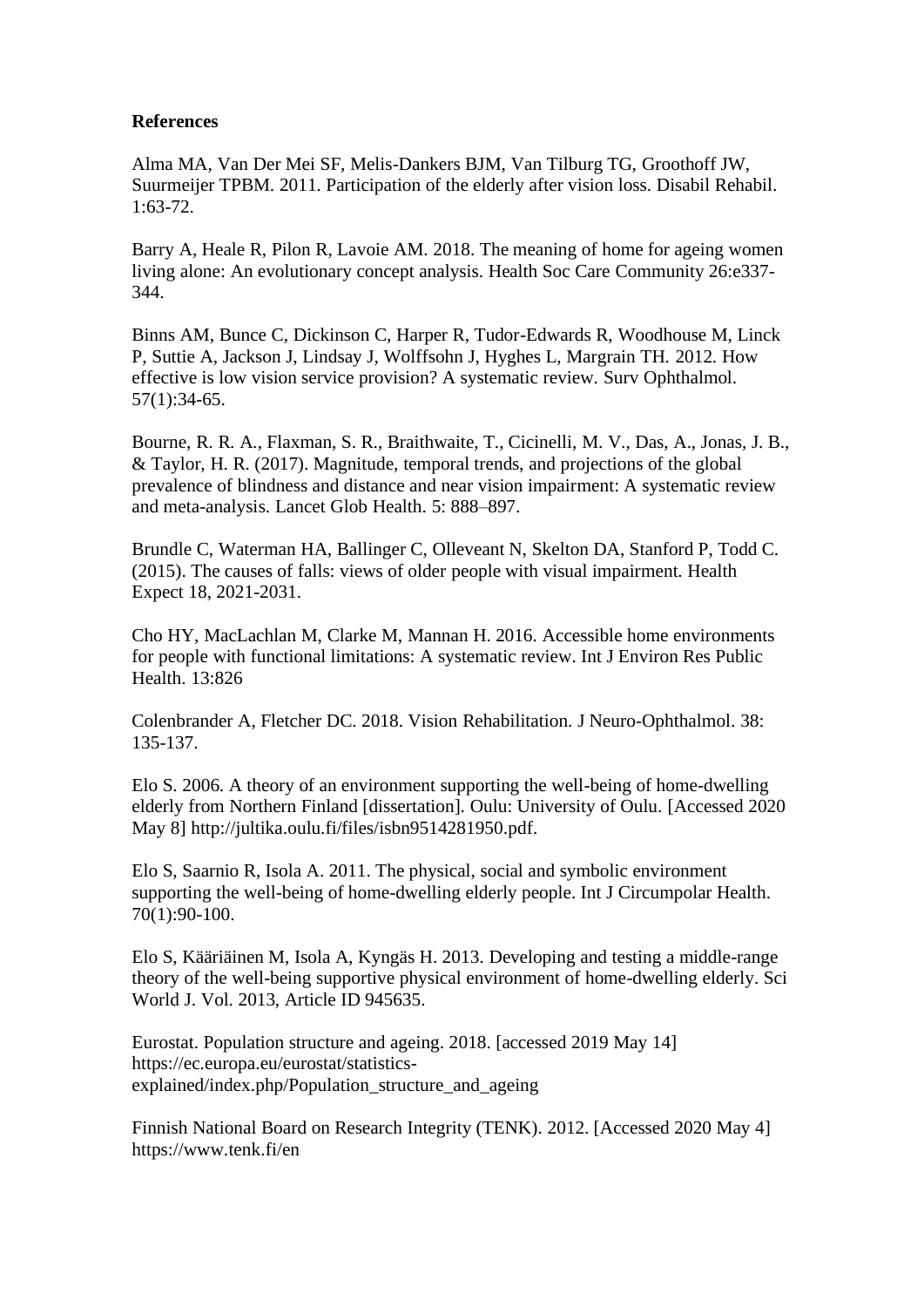Futurage: A roadmap for European Aging Research. October 2011. [Accessed 2019 April 29]

http://www.foragenetwork.eu/download/database/aa0a138a5540295a9a5e4baa9d12a47  $0/$ 

[IFA] International Federation on Aging. The high cost of low vision. The evidence on aging and the loss of sight. [Accessed 2019 May 14] https://www.ifa-fiv.org/wpcontent/uploads/2013/02/The-High-Cost-of-Low-Vision-The-Evidence-on-Ageing-andthe-Loss-of-Sight.pdf

Ivanoff SD, Sonn U, Lundberg-Lindqvist B, Sjöstrand J, Steen B. 2000. Disability in daily life activities and visual impairment: a population study of 85-year-old people living at home. Scand J Occup Ther. 7:148-155.

Khosravi P, Rezvani A, Wiewiora A. 2016. The impact of technology on older adults´social isolation. Comput Hum Behav. 63: 594-603.

LaGrow S, Yeung P, Towers A, Alpass, Stephens C. 2011. Determinants of the overall quality of life of older persons who have difficulty seeing: the importance of the ability to get around. J Vis Impair Blind. Oct-Nov 2011.

Leibing A, Guberman N, Wiles J. 2016. Liminal homes: Older people, loss of capacities, and the present future of living spaces. J Aging Stud. 37:10-19.

Lewis A, Torrington J. 2013. Extra-care housing for people with sight loss: Lightning and design. Lighting Res Technol. 45: 345-361.

Macnaughton J, Latham K, Vianya-Estopa M. 2019. Rehabilitation needs and activity limitations of adults with a visual impairment entering a low vision rehabilitation service in England. Ophthalmic Physiol Opt. 39: 113-126.

Markowitz SN. 2016. State-of-the-art: low vision rehabilitation. Can J Ophthalmol 51(2): 59-66.

Nygren C, Oswald F, Iwarsson S, Fänge A, Sixsmith J, Schilling O, Sixsmith A, Széman Z, Tomsone S, Wahl H-W. 2007. Relationships between objective and perceived housing in very old age. Gerontologist. 47(1):85-95.

Ojamo M. 2017. Annual statistics. The Finnish register of visual impairment. National instate for health and welfare (THL). [Accessed 2019 April 29] https://www.nkl.fi/index.php?\_\_file\_display\_id=12663

Patino CM, McKean-Cowdin R, Azen SP, Allison JC, Choudhury F, Varma R. 2010. Central and Peripheral Visual Impairment and the risk of Falls and Falls with injury. Ophthalmology. 117: 199-206.

Positive Aging 2016. National Indicators Report. Minister for Health, Dublin, Ireland. [Accessed 2018 Dec 17] https://health.gov.ie/wp-content/uploads/2016/11/National-Indicators-Report-Single-W.pdf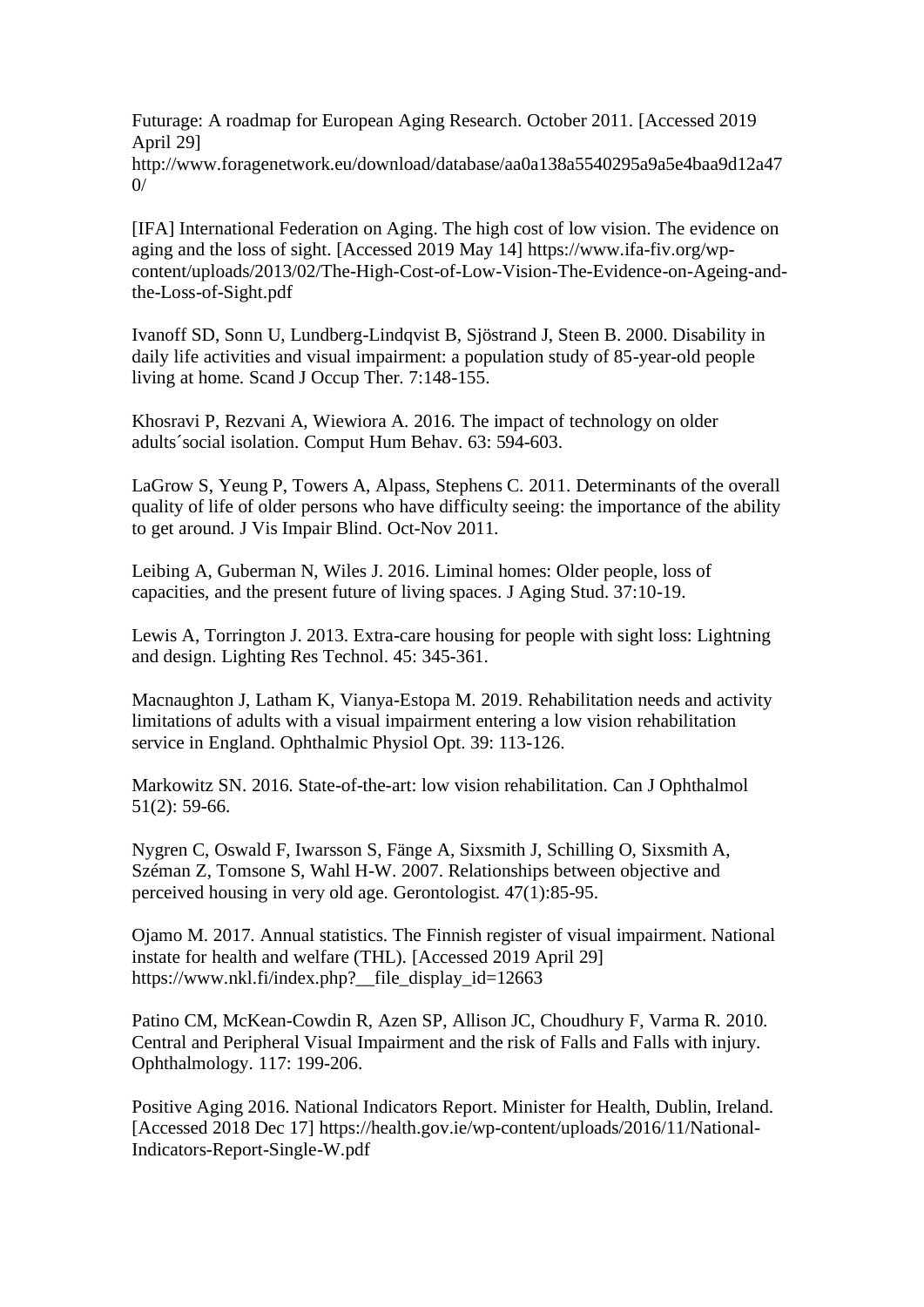PRO HEALTH 65+ Health promotion and prevention of risk – action for seniors. Project policy brief 3, April 2016. Health Promotion interventions: effective in elderly population. [Accessed 2019 Jan 11] http://www.prohealth65plus.eu/userfiles/downloads/policybriefs/PRO-Health%2065+%20Policy%20brief%203.pdf

Rantakokko M, Iwarsson S, Kauppinen M, Leinonen R, Heikkinen E, Rantanen T. 2010. Quality of life and barriers in the urban outdoor environment in old age. J Am Geriatr Soc. 58:2154-2159.

Rechel B, Grundy E, Robine J-M, Cylus J, Mackenbach JP, Knai C, McKee M. 2013. Ageing in the European Union. Published online March 27, 2013. Lancet. DOI: https://doi.org/10.1016/S0140-6736(12)62087-X

Riazi A, Boon MY, Bridge C, Dain SJ. 2012. Home modification guidelines as recommended by visually impaired people. Journal of Assistive Technologies. 6(8): 270-284.

Riazi A, Riazi F, Yoosfi R, Bahmeei F. 2016. Outdoor difficulties experienced by a group of visually impaired Iranian people. J Curr Ophthalmol. 28:85-90.

Rokicki W, Drozdzowska B, Czekajto A, Grzeszczak W, Wiktor K, Majewski W, Pluskiewicz W. 2016. Relationship between visual status and functional status and the risk of falls in women. The RAC-OST-POL study. Arch Med Sci. 12(6):1232-1238.

Schorr AV, Khalaila R. 2018. Aging in place and quality of life among the elderly in Europe: A moderated mediation model. Arch Gerontol Geriatr. 77:196-204.

Sintonen, H. 2001. The 15D instrument of health related quality of life: properties and applications. Ann Med. 33:328-336.

Sintonen H. 15D© instrument. [Accessed 2018 Nov 27] http://www.15dinstrument.net/15d/

Steptoe A, Deaton A, Stone AA, 2015. Subjective wellbeing, health, and aging. Lancet 385(14):640-648.

Tomsone S, Horstmann V, Oswald F, Iwarsson S. 2013. Aspects of housing and perceived health among ADL independent and ADL dependent groups of older people in three national samples. Aging Clin Exp Res. 25: 317-328.

[UNECE] United Nations Economic Commission for Europe 2012. Active ageing. Policy Brief on Aging No.13. [Accessed 2020 May 4] https://www.unece.org/fileadmin/DAM/pau/age/Policy\_briefs/ECE-WG.1.17.pdf

Wang D, MacMillan T. 2013. The benefits of gardening for older adults: a systematic review of the literature. Act Adapt Aging. 37: 153-181.